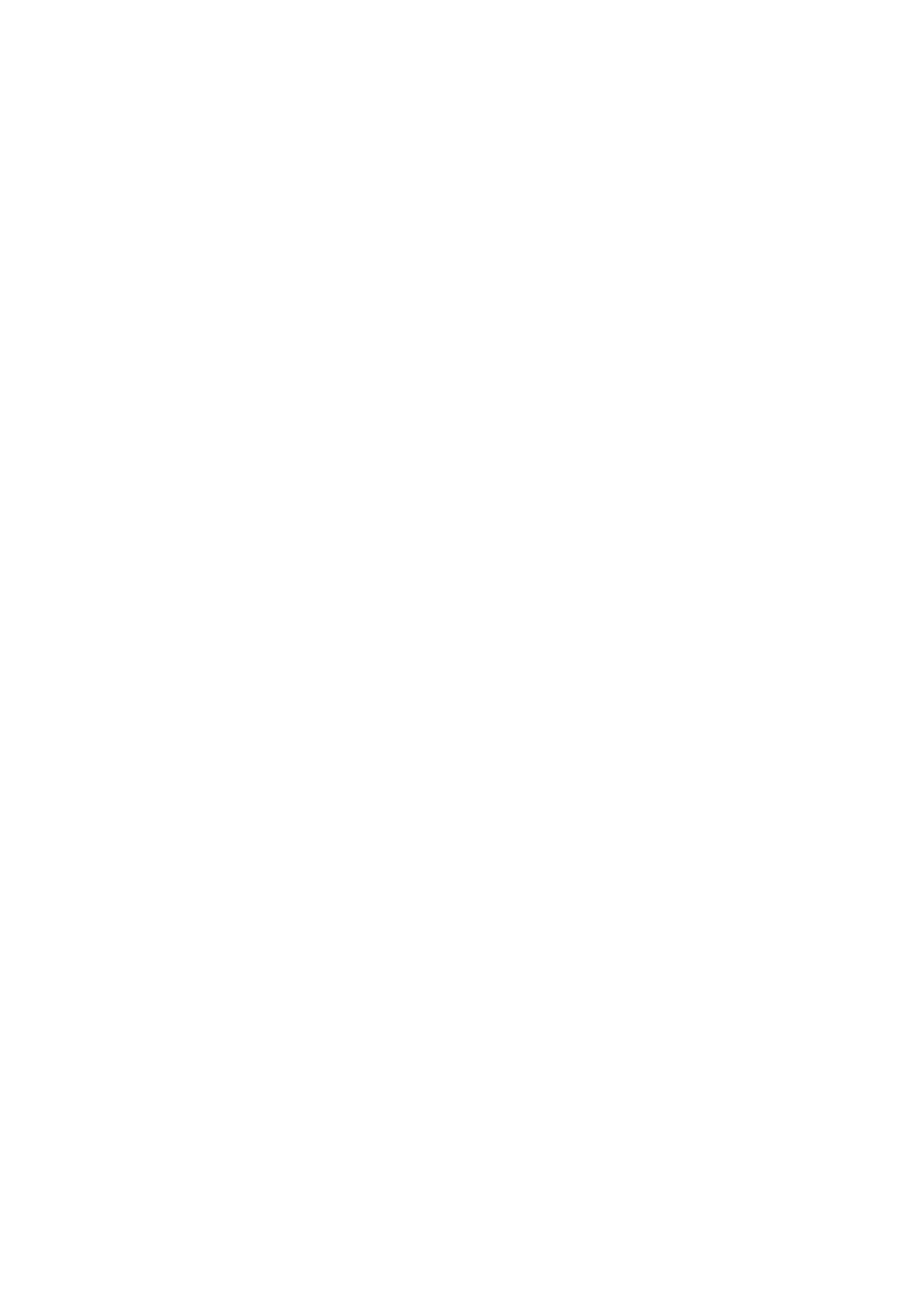# **8A. Participant Derogations**

### **Note:**

This Chapter contains the *participant derogations* for the purposes of the *NEL* and the *Rules*.

- **Part 1 Derogations Granted to TransGrid**
- **8A.1 [Deleted]**
- **Part 2 Derogations Granted to EnergyAustralia**
- **8A.2 [Deleted]**
- **8A.2A [Deleted]**
- **Part 3 [Deleted]**
- **Part 4 [Deleted]**
- **Part 5 [Deleted]**
- **Part 6 Derogations Granted to Victorian Market Participants [Deleted]**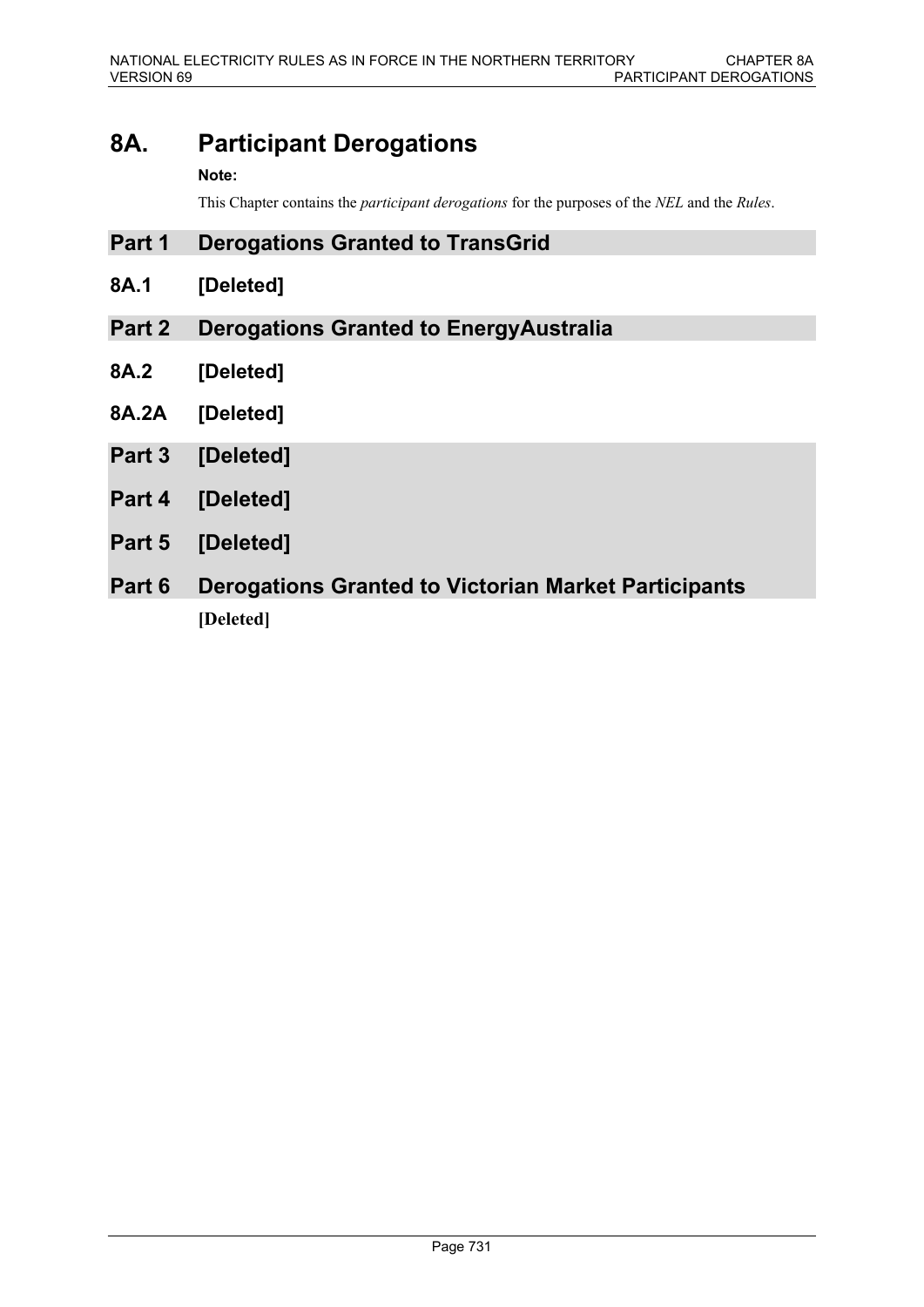- **Part 7 [Deleted]**
- **Part 8 [Deleted]**
- **Part 9 [Deleted]**
- **Part 10 [Deleted]**
- **Part 11 [Deleted]**
- **Part 12 [Deleted]**
- **Part 13 Derogation granted to Aurora Energy (Tamar Valley) Pty Ltd**
- **8A.13 [Deleted]**

## **Part 14 Derogations granted to Ausgrid, Endeavour Energy and Essential Energy**

## **8A.14 Derogations from Chapter 6 for the current regulatory control period and subsequent regulatory control period**

### **8A.14.1 Definitions**

In this *participant derogation*, rule 8A.14:

**2015 determination**, in respect of each NSW DNSP, means the following applicable distribution determination:

- (a) the distribution determination for the current regulatory control period published by the *AER* on 30 April 2015 in respect of Ausgrid;
- (b) the distribution determination for the current regulatory control period published by the *AER* on 30 April 2015 in respect of Endeavour Energy; and
- (c) the distribution determination for the current regulatory control period published by the *AER* on 30 April 2015 in respect of Essential Energy.

**adjustment amount**, in respect of a NSW DNSP, means an amount that operates as if it were:

- (a) a revenue increase; or
- (b) a revenue decrease,

to the total annual revenue for distribution standard control services that may be earned by that NSW DNSP for the final regulatory year of the current regulatory control period in accordance with:

- (c) the formulae that give effect to the applicable control mechanism; and
- (d) the applicable *annual revenue requirement*,

under the remade 2015 determination.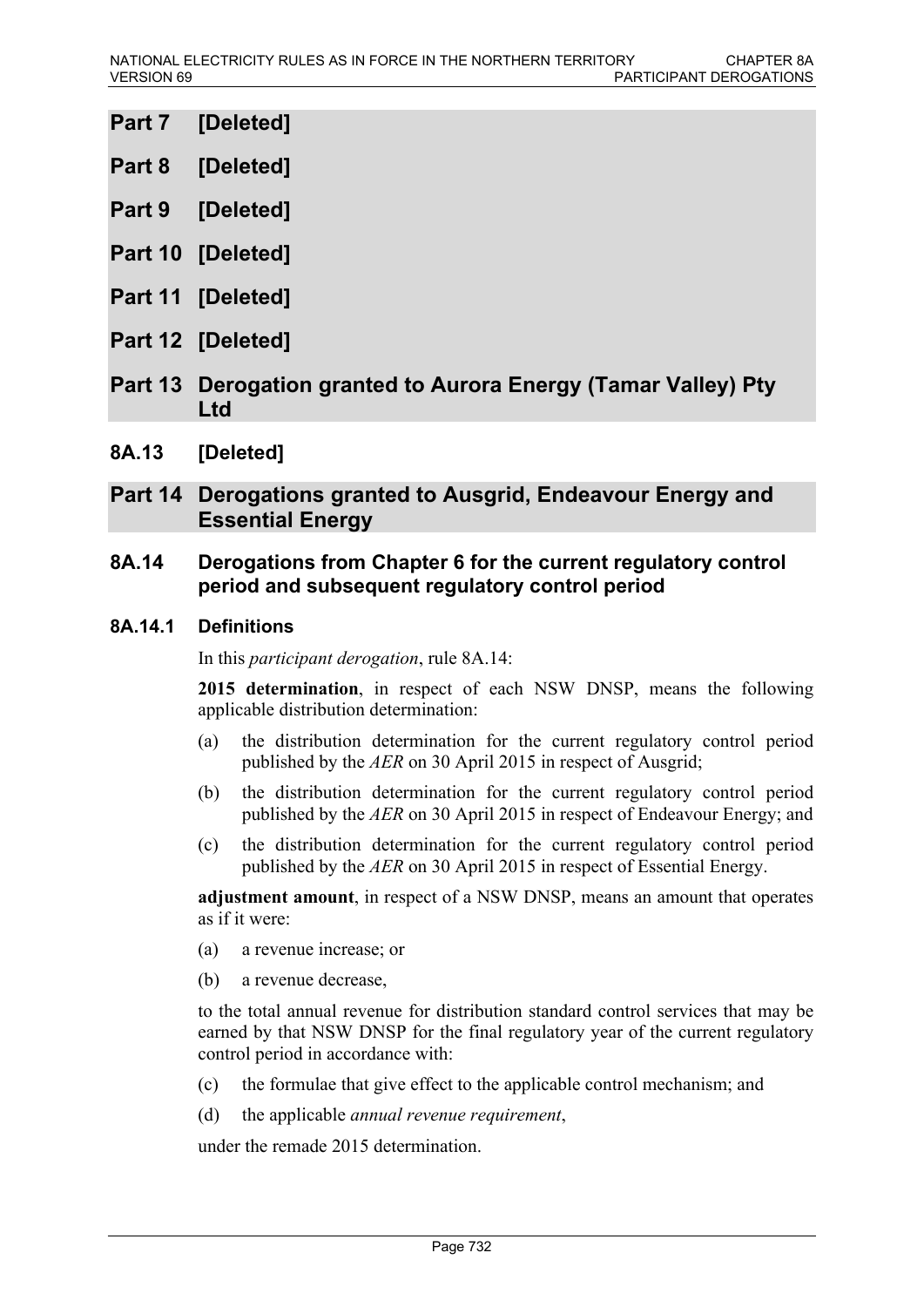**adjustment determination**, in respect of a NSW DNSP, means the *AER's* determination:

- (a) if clause 8A.14.4 applies, of whether there is, and the relevant amounts of, an adjustment amount (including any adjustments made under clause  $8A.14.4(d)(1)(ii)$  or  $8A.14.4(d)(2)(ii)$  and a subsequent adjustment amount; or
- (b) if clause 8A.14.5 or 8A.14.6 applies, of the relevant amounts of the distribution variation amount and transmission variation amount.

**Ausgrid** means the Ausgrid Operator Partnership (ABN 78 508 211 731), which comprises of:

- (a) Blue Op Partner Pty Ltd (ACN 615 217 500) as trustee for the Blue Op Partner Trust;
- (b) ERIC Alpha Operator Corporation 1 Pty Ltd (ACN 612 975 096) as trustee for ERIC Alpha Operator Trust 1;
- (c) ERIC Alpha Operator Corporation 2 Pty Ltd (ACN 612 975 121) as trustee for ERIC Alpha Operator Trust 2;
- (d) ERIC Alpha Operator Corporation 3 Pty Ltd (ACN 612 975 185) as trustee for ERIC Alpha Operator Trust 3; and
- (e) ERIC Alpha Operator Corporation 4 Pty Ltd (ACN 612 975 210) as trustee for ERIC Alpha Operator Trust 4.

**current regulatory control period**, for each NSW DNSP, means the period of five years that commenced on 1 July 2014 and ends on 30 June 2019, which includes the 'transitional regulatory control period' and 'subsequent regulatory control period' as those terms are defined in clause 11.55.1.

**distribution standard control services**, in respect of a NSW DNSP, means *standard control services* provided by that NSW DNSP other than *transmission standard control services*.

**distribution variation amount**, in respect of a NSW DNSP, means an amount equal to:

- (a) the sum of the total annual revenue for distribution standard control services for that NSW DNSP for each regulatory year of the current regulatory control period in accordance with:
	- (1) the formulae that give effect to the applicable control mechanism; and
	- (2) the applicable *annual revenue requirement*,

under the remade 2015 determination; minus

- (b) the sum of:
	- (1) the total annual revenue for distribution standard control services for that NSW DNSP for the first and second regulatory years of the current regulatory control period in accordance with:
		- (i) the formulae that give effect to the applicable control mechanism; and
		- (ii) the applicable *annual revenue requirement*,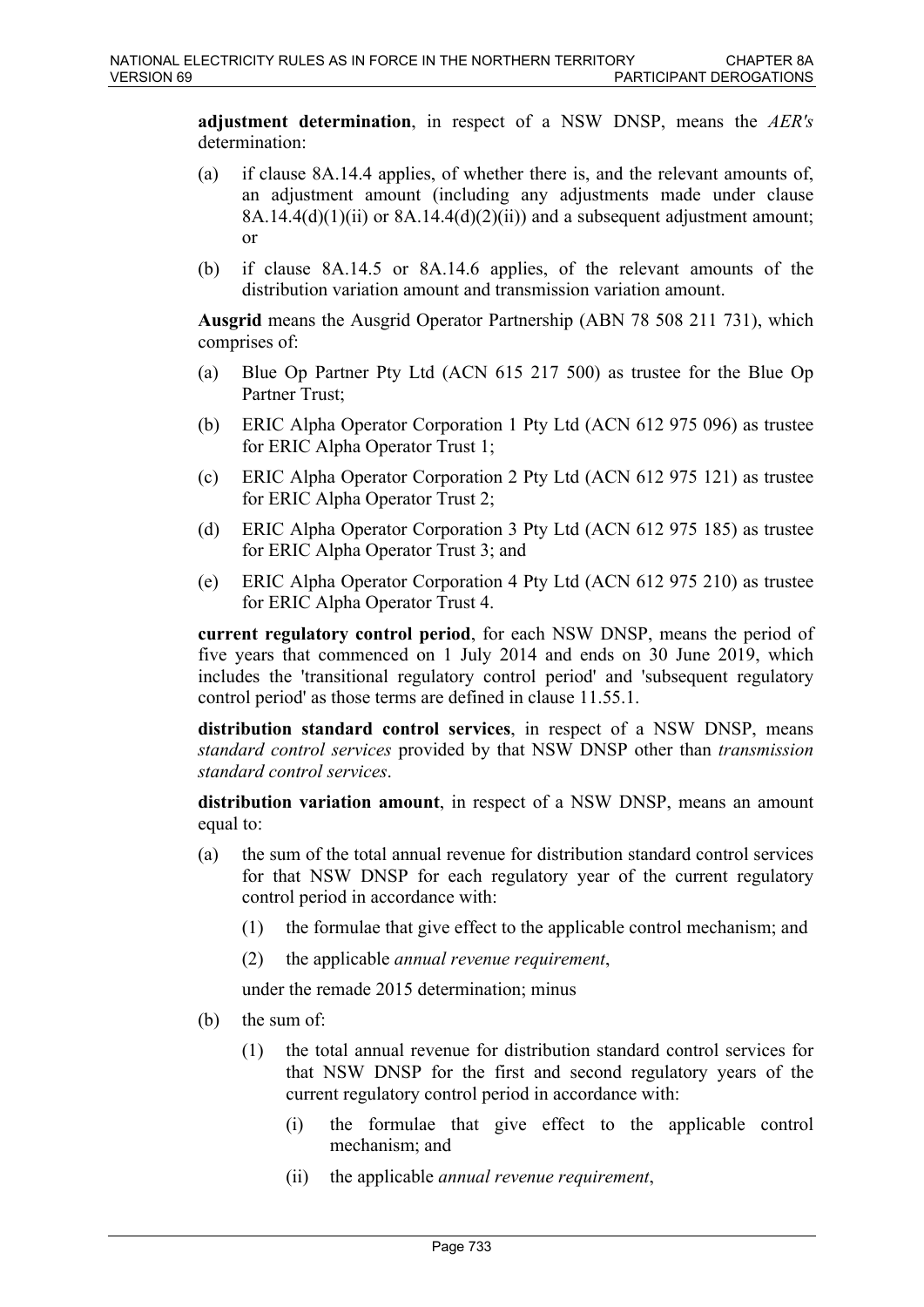under the 2015 determination; plus

(2) the total annual revenue for distribution standard control services for that NSW DNSP for the third, fourth and final regulatory years of the current regulatory control period under the undertakings that apply for those regulatory years,

provided that such amount includes any adjustments necessary for the *AER* to be satisfied that the amount achieves the revenue recovery principle under clause 8A.14.5(d) or 8A.14.6(d) (as the case may be).

**Endeavour Energy** means the Endeavour Energy Network Operator Partnership (ABN 11 247 365 823), which comprises of:

- (a) Edwards O Pty Limited (ACN 618 643 486) as trustee for the Edwards O Trust;
- (b) ERIC Epsilon Operator Corporation 1 Pty Ltd (ACN 617 221 735) as trustee for ERIC Epsilon Operator Trust 1;
- (c) ERIC Epsilon Operator Corporation 2 Pty Ltd (ACN 617 221 744) as trustee for ERIC Epsilon Operator Trust 2;
- (d) ERIC Epsilon Operator Corporation 3 Pty Ltd (ACN 617 221 753) as trustee for ERIC Epsilon Operator Trust 3; and
- (e) ERIC Epsilon Operator Corporation 4 Pty Ltd (ACN 617 221 771) as trustee for ERIC Epsilon Operator Trust 4.

**Essential Energy** means Essential Energy, the energy services corporation of that name (formerly known as Country Energy), which is constituted under section 7 of the *Energy Services Corporations Act 1995* (NSW) and specified in Part 2 of Schedule 1 of that Act, or any successor to its business.

**NSW DNSP** means each of the following *Distribution Network Service Providers*:

- (a) Ausgrid;
- (b) Endeavour Energy; and
- (c) Essential Energy.

**NUOS charges**, in respect of a NSW DNSP, means charges comprising that NSW DNSP's prices for distribution standard control services, *designated pricing proposal charges* and *jurisdictional scheme amounts*.

**regulatory year** means each consecutive period of 12 calendar months in the current regulatory control period or subsequent regulatory control period (as the case may be) (the current regulatory control period and subsequent regulatory control period each being a **regulatory control period**), the first such 12 month period commencing at the beginning of the regulatory control period and the final 12 month period ending at the end of the regulatory control period.

**remade 2015 determination**, in respect of each NSW DNSP, means the 2015 determination of that NSW DNSP as remade by the *AER* following the Tribunal's decision.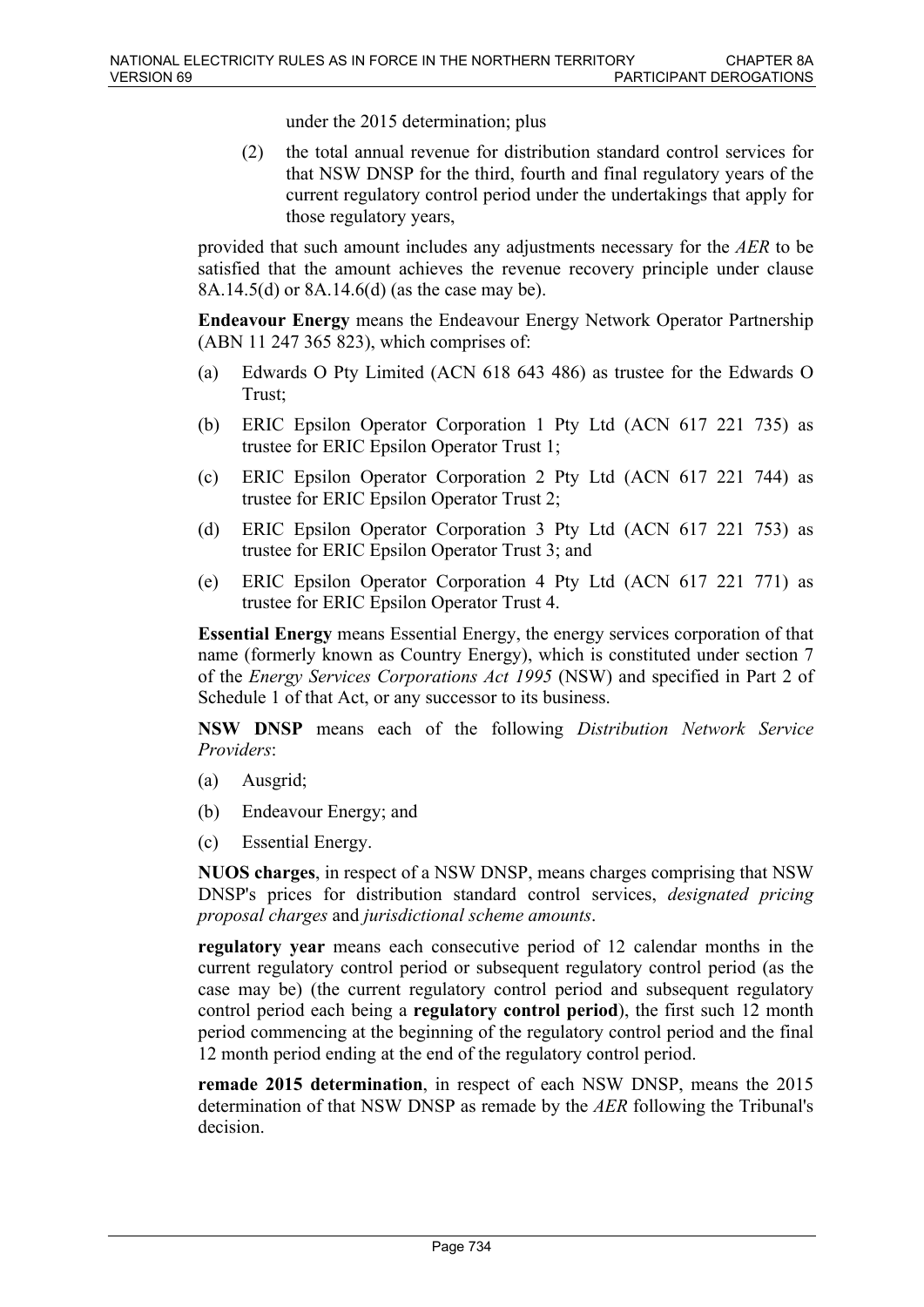**revenue recovery principle**, in respect of a NSW DNSP, means the principle that the NSW DNSP must be given the ability to recover the same, but no more, revenue (in net present value equivalent terms) as it would have recovered if:

- (a) the remade 2015 determination had been in force from the commencement of the current regulatory control period; and
- (b) the formulae giving effect to the control mechanisms specified in the remade 2015 determination had been applied in each regulatory year of the current regulatory control period.

**scheme**, in respect of a NSW DNSP, means any applicable *efficiency benefit sharing scheme*, *capital expenditure sharing scheme*, *service target performance incentive scheme*, *demand management incentive scheme*, *demand management innovation allowance mechanism* and *small-scale incentive scheme*.

**subsequent adjustment amount**, in respect of a NSW DNSP, means an amount that:

- (a) is equivalent in net present value terms to the adjustment amount, incorporating any adjustments made under clause 8A.14.4(d)(1)(ii) or 8A.14.4(d)(2)(ii) (as the case may be); and
- (b) represents a revenue increase (where the adjustment amount is a negative amount) or a revenue decrease (where the adjustment amount is a positive amount) to the *annual revenue requirement* of the first regulatory year of the subsequent regulatory control period.

**subsequent distribution determination**, in respect of each NSW DNSP, means the distribution determination for that NSW DNSP that is made by the *AER* for the subsequent regulatory control period.

**subsequent regulatory control period**, in respect of a NSW DNSP, means the *regulatory control period* for that NSW DNSP that immediately follows the current regulatory control period.

**substituted total annual revenue amount** has the meaning given in clause 8A.14.4(d).

**total annual revenue**, in respect of a NSW DNSP, means the total revenue that the NSW DNSP is entitled to earn from the provision of distribution standard control services or *transmission standard control services* (as the case may be) for the relevant regulatory year.

**transmission variation amount**, in respect of a NSW DNSP, means an amount equal to:

- (a) the sum of the total annual revenue for *transmission standard control services* for that NSW DNSP for each regulatory year of the current regulatory control period in accordance with:
	- (1) the formulae that give effect to the applicable control mechanism; and
	- (2) the applicable *annual revenue requirement*,

under the remade 2015 determination; minus

(b) the sum of: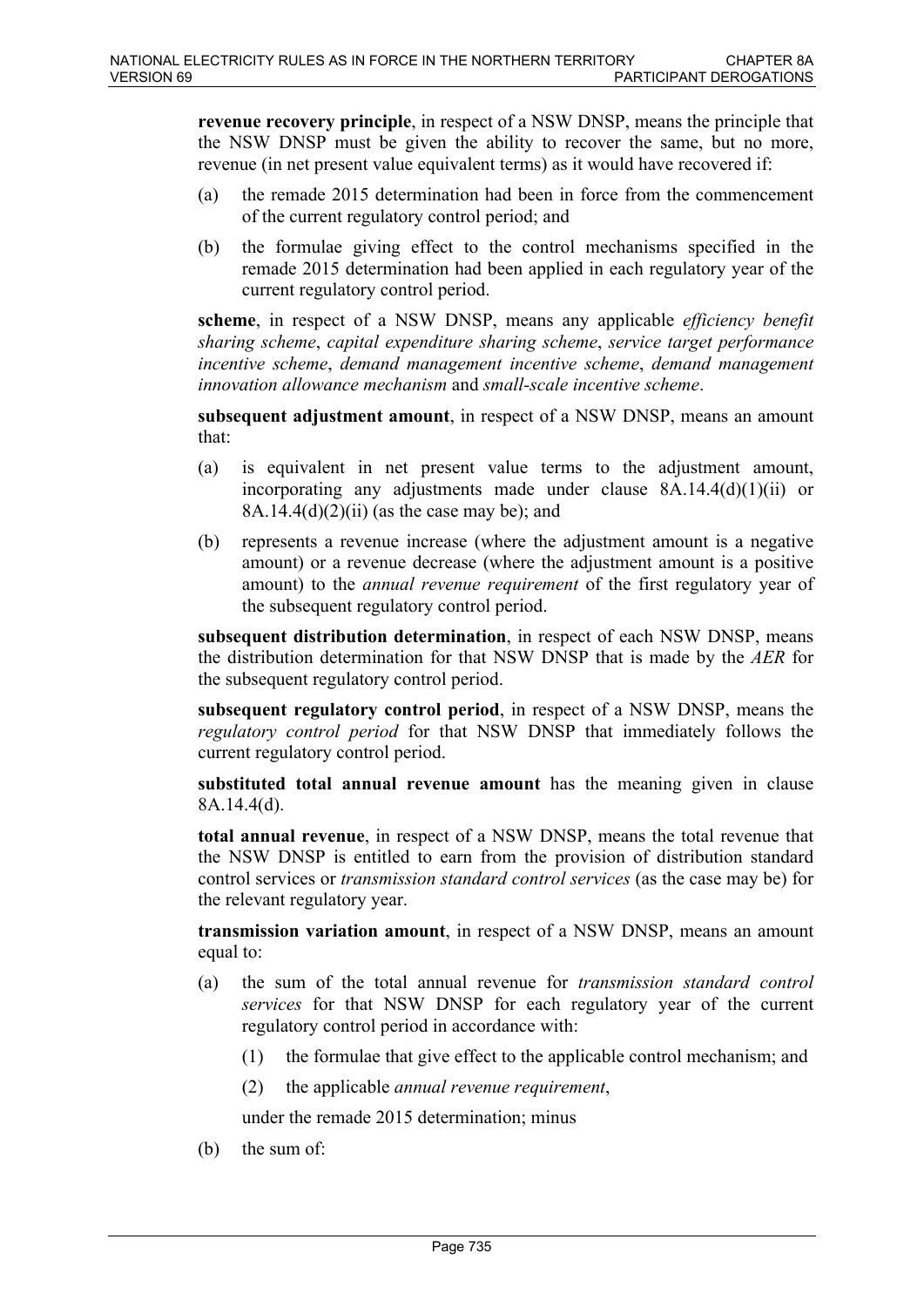- (1) the total annual revenue for *transmission standard control services* for that NSW DNSP for the first, second and third regulatory years of the current regulatory control period in accordance with:
	- (i) the formulae that give effect to the applicable control mechanism; and
	- (ii) the applicable *annual revenue requirement*,

under the 2015 determination; plus

(2) the total annual revenue for *transmission standard control services* for that NSW DNSP for the fourth and final regulatory years of the current regulatory control period under the undertakings that apply for those regulatory years,

provided that such amount includes any adjustments necessary for the *AER* to be satisfied that the amount achieves the revenue recovery principle under clause 8A.14.5(d) or 8A.14.6(d) (as the case may be).

**Tribunal** has the meaning given in the *NEL*.

**Tribunal's decision** means the decision of the Tribunal in relation to the 2015 determination of each NSW DNSP delivered on 26 February 2016 to remit the matter back to the *AER* pursuant to section 71P(2)(c) of the *NEL*, as varied as a consequence of the outcome of judicial review of that decision.

**undertaking**, in respect of a NSW DNSP, means an undertaking given to, and accepted by, the *AER* under section 59A of the *NEL* in respect of the revenue earned and/or prices charged by that NSW DNSP for the relevant regulatory year.

### **8A.14.2 Expiry date**

This *participant derogation* expires on the date that immediately follows the end of the subsequent regulatory control period.

## **8A.14.3 Application of Rule 8A.14**

- (a) This *participant derogation* prevails to the extent of any inconsistency with:
	- (1) any other provision of the *Rules*; and
	- (2) a remade 2015 determination.
- (b) Nothing in this *participant derogation* has the effect of:
	- (1) changing the application of the *Rules* to the making of a remade 2015 determination; or
	- (2) rendering a change, in whole or in part, to the terms of a distribution determination that applies in respect of the current regulatory control period.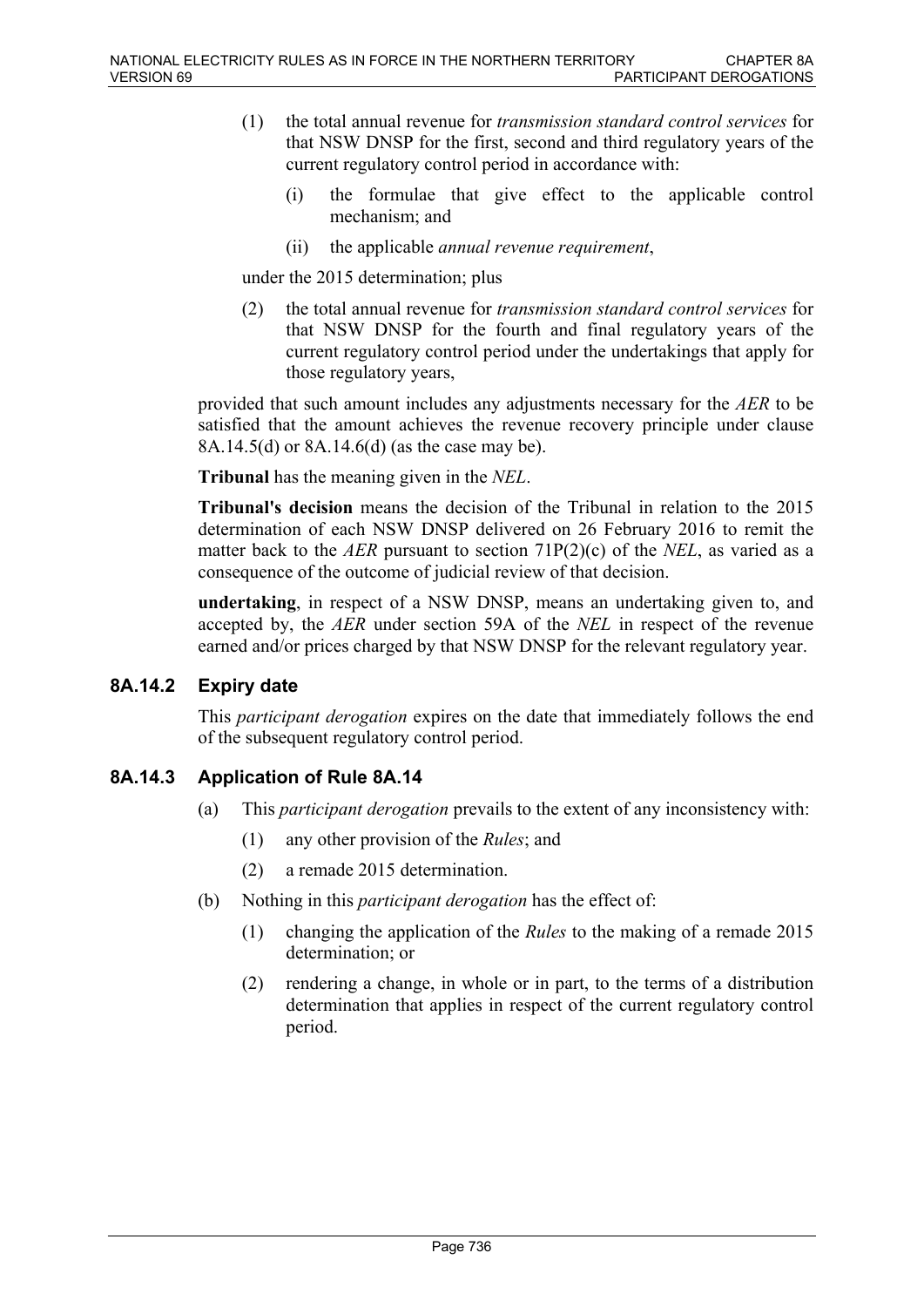### **8A.14.4 Recovery of revenue across the current regulatory control period and subsequent regulatory control period**

### **General**

(a) This clause 8A.14.4 applies in respect of a NSW DNSP if a remade 2015 determination is made by the *AER* in respect of that NSW DNSP prior to 1 March 2018

### **Adjustment determination**

- (b) The *AER* may determine at the time of making the remade 2015 determination for the relevant NSW DNSP:
	- (1) an adjustment amount; and
	- (2) a subsequent adjustment amount,

if the *AER* is satisfied that the application of the adjustment amount and subsequent adjustment amount under paragraphs (d) and (e), respectively, would:

- (3) be reasonably likely to minimise variations in NUOS charges:
	- (i) between the fourth and final regulatory years of the current regulatory control period; and
	- (ii) between the final regulatory year of the current regulatory control period and the first regulatory year of the subsequent regulatory control period,

for the relevant NSW DNSP; and

(4) achieve the revenue recovery principle in respect of the relevant NSW DNSP.

### **Note:**

When determining the adjustment amount and subsequent adjustment amount, the *AER* must also take into account the *national electricity objective* and may take into account the revenue and pricing principles: see *NEL*, s.16(1)(a) and (2)(b).

(c) Paragraphs (d) and (e) do not apply in respect of a NSW DNSP if the *AER* has not determined an adjustment amount and subsequent adjustment amount under paragraph (b) for that NSW DNSP.

### **Recovery in current regulatory control period**

- (d) A *pricing proposal* submitted by a NSW DNSP, and approved by the *AER*, for the final regulatory year of the current regulatory control period must, in respect of revenue for distribution standard control services, only provide for the recovery of:
	- (1) where the applicable adjustment amount operates as if it were a revenue increase:
		- (i) the NSW DNSP's total annual revenue for distribution standard control services in accordance with the formulae that give effect to the applicable control mechanism, and the applicable *annual revenue requirement*, under the remade 2015 determination; plus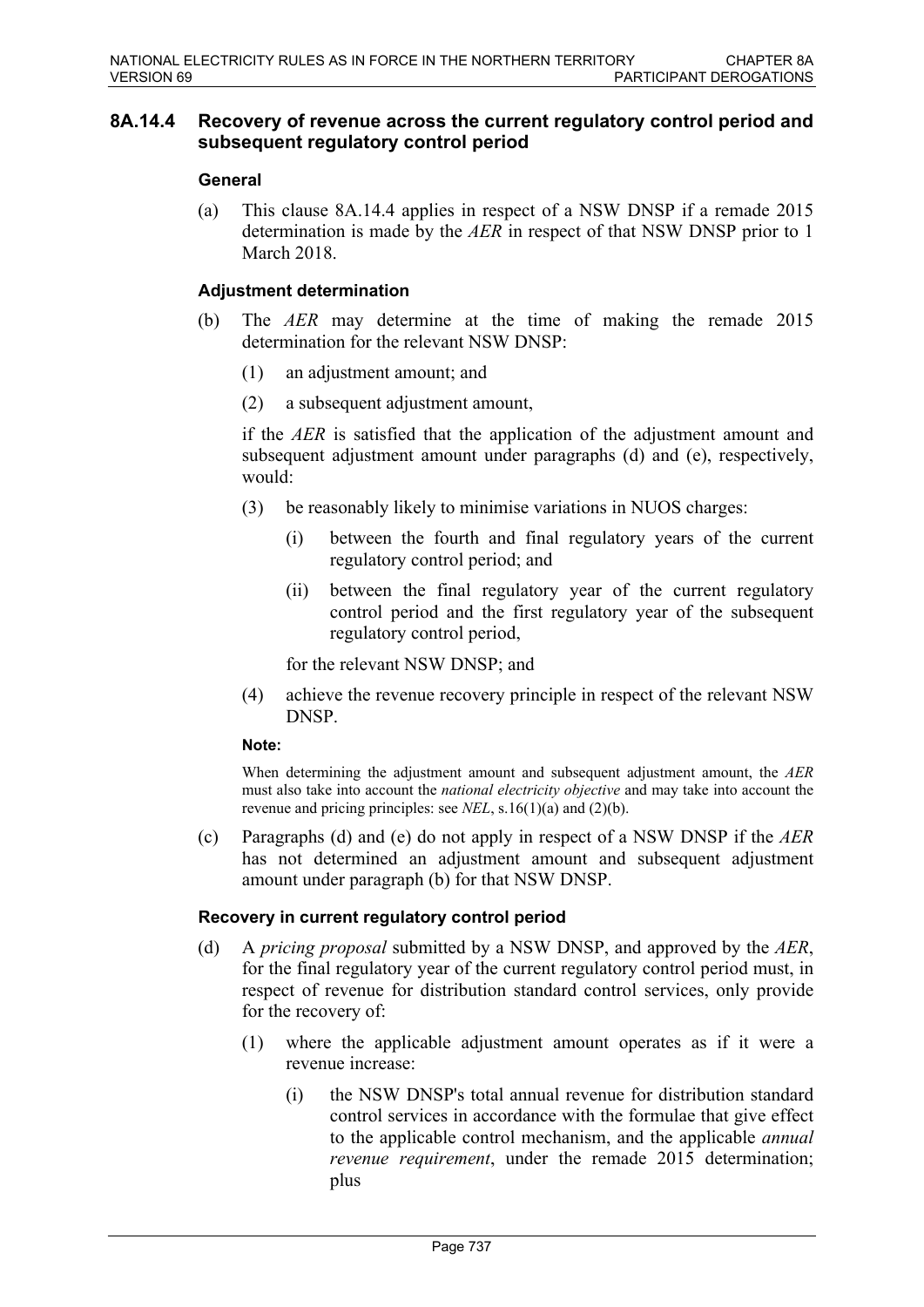- (ii) the adjustment amount, incorporating any adjustments that the *AER* considers necessary to achieve the revenue recovery principle in accordance with subparagraph (b)(4); or
- (2) where the applicable adjustment amount operates as if it were a revenue decrease:
	- (i) the NSW DNSP's total annual revenue for distribution standard control services in accordance with the formulae that give effect to the applicable control mechanism, and the applicable *annual revenue requirement*, under the remade 2015 determination; minus
	- (ii) the adjustment amount, incorporating any adjustments that the *AER* considers necessary to achieve the revenue recovery principle in accordance with subparagraph (b)(4),

(such amount being the **substituted total annual revenue amount**).

### **Recovery in subsequent regulatory control period**

- (e) The *AER* must include the subsequent adjustment amount determined for a NSW DNSP under paragraph (b) as:
	- (1) if subparagraph (d)(1) applies, a revenue decrease; or
	- (2) if subparagraph  $(d)(2)$  applies, a revenue increase,

to the *annual revenue requirement* determined under rule 6.4 for the first regulatory year of that NSW DNSP's subsequent regulatory control period.

(f) Any subsequent adjustment amount included as a revenue increase or revenue decrease under paragraph (e) must not be considered by the *AER* when determining whether any amount is payable or recoverable by the relevant NSW DNSP under any scheme that applies to that NSW DNSP in respect of the subsequent regulatory control period.

### **8A.14.5 Recovery of revenue in subsequent regulatory control period only and no reopening of subsequent distribution determination required**

### **General**

(a) This clause 8A.14.5 applies in respect of a NSW DNSP if a remade 2015 determination is made by the *AER* in respect of that NSW DNSP on or after 1 March 2018, but prior to 1 May 2019.

### **Adjustment determination**

- (b) If paragraph (a) applies, the *AER* must determine at the time of making the remade 2015 determination:
	- (1) the distribution variation amount; and
	- (2) the transmission variation amount,

for the relevant NSW DNSP.

#### **Recovery in subsequent regulatory control period**

(c) The *AER* must include an amount equivalent in net present value terms to: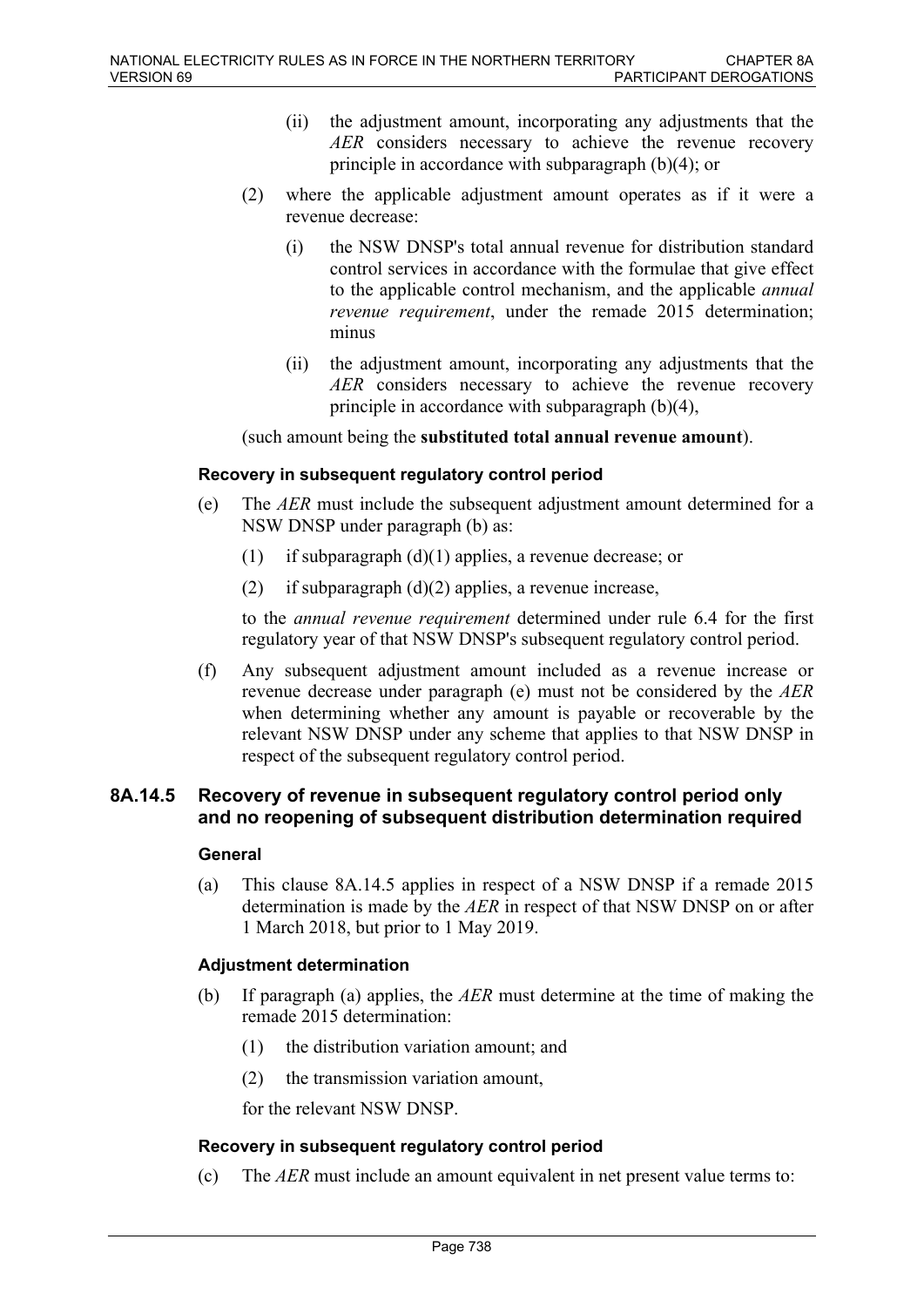- (1) the distribution variation amount; and
- (2) the transmission variation amount,

determined for a NSW DNSP under paragraph (b) as:

- (3) if the applicable distribution variation amount or transmission variation amount (as the case may be) is a positive amount, a revenue increase; or
- (4) if the applicable distribution variation amount or transmission variation amount (as the case may be) is a negative amount, a revenue decrease; or
- (5) if the applicable distribution variation amount or transmission variation amount is zero, no adjustment,

to the *annual revenue requirement* determined under rule 6.4 for the first regulatory year of that NSW DNSP's subsequent regulatory control period.

- (d) When making an adjustment determination under this clause 8A.14.5 in respect of a NSW DNSP, the *AER* must be satisfied that the application of the distribution variation amount and transmission variation amount under paragraph (c) achieves the revenue recovery principle in respect of that NSW DNSP.
- (e) A distribution variation amount or transmission variation amount included as a revenue increase or revenue decrease under paragraph (c), must not be considered by the *AER* when determining whether any amount is payable or recoverable by the relevant NSW DNSP under any scheme that applies to that NSW DNSP in respect of the subsequent regulatory control period.

### **8A.14.6 Recovery of revenue in subsequent regulatory control period only and reopening of distribution determination is required**

#### **General**

(a) This clause 8A.14.6 applies in respect of a NSW DNSP if a remade 2015 determination is made by the *AER* in respect of that NSW DNSP on or after 1 May 2019, but prior to 1 December of the fourth last regulatory year of the subsequent regulatory control period.

### **Adjustment determination**

- (b) If paragraph (a) applies, the *AER* must determine at the time of making the remade 2015 determination:
	- (1) the distribution variation amount; and
	- (2) the transmission variation amount,

for the relevant NSW DNSP.

#### **Recovery in subsequent regulatory control period**

(c) If paragraph (a) applies in respect of a NSW DNSP, the *AER* must revoke the subsequent distribution determination of that NSW DNSP and make a new distribution determination in substitution for that revoked determination, that: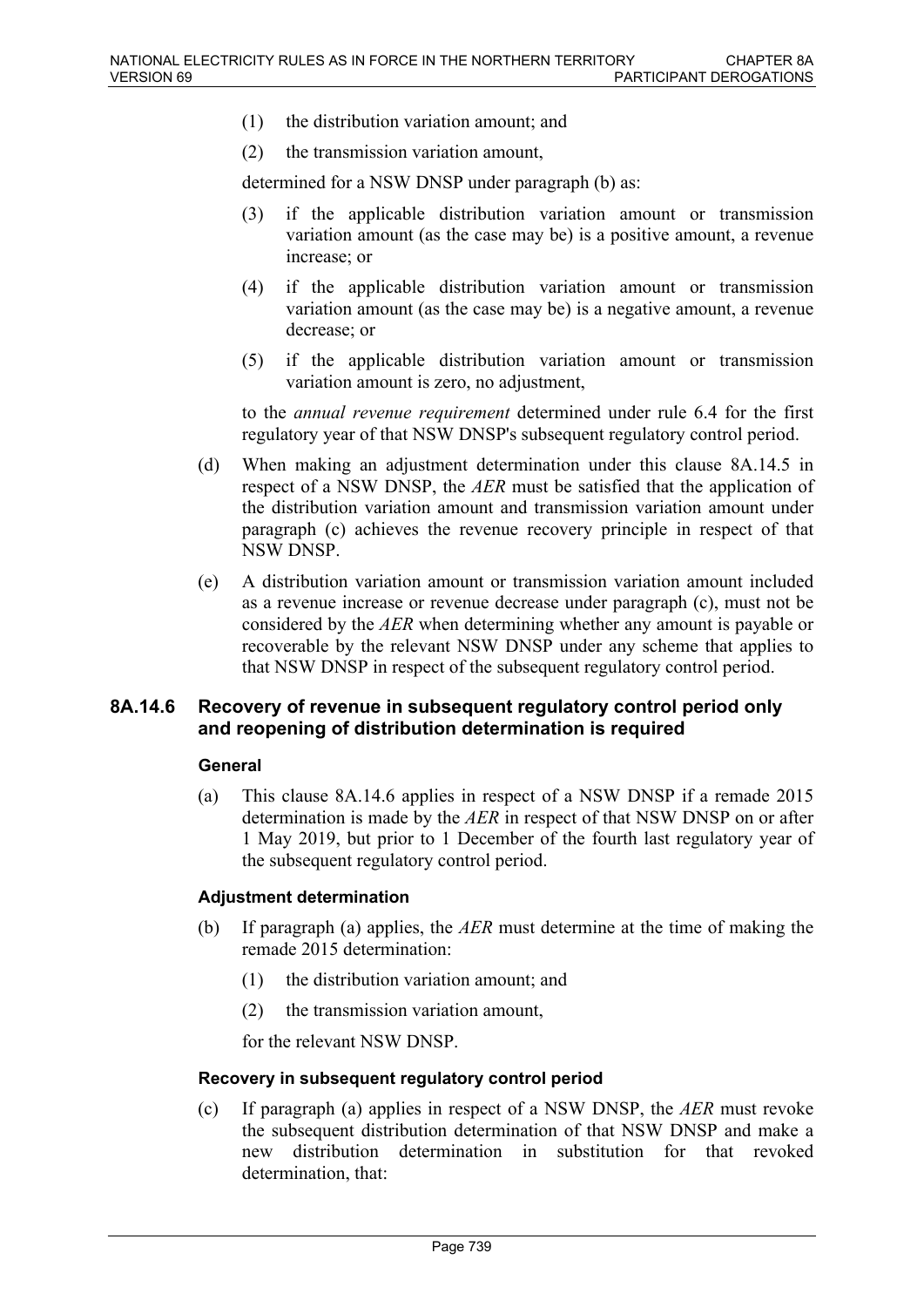- (1) applies to the remaining regulatory years of the subsequent regulatory control period; and
- (2) includes an amount equivalent in net present value terms to:
	- (i) the distribution variation amount; and
	- (ii) the transmission variation amount,

determined for that NSW DNSP as:

- (iii) if the applicable distribution variation amount or transmission variation amount (as the case may be) is a positive amount, a revenue increase; or
- (iv) if the applicable distribution variation amount or transmission variation amount (as the case may be) is a negative amount, a revenue decrease; or
- (v) if the applicable distribution variation amount or transmission variation amount (as the case may be) is zero, no adjustment,

to the *annual revenue requirement* of one or more of the regulatory years in the remainder of the subsequent regulatory control period, subject to the sum of all such increases or decreases for the relevant regulatory years being equivalent in net present value terms to the sum of the distribution variation amount and transmission variation amount.

- (d) When making an adjustment determination under this clause 8A.14.6 in respect of a NSW DNSP, the *AER* must be satisfied that the application of the distribution variation amount and transmission variation amount under paragraph (c) achieves the revenue recovery principle in respect of that NSW DNSP.
- (e) The substituted distribution determination made under paragraph (c) must only:
	- (1) vary from the revoked distribution determination to the extent necessary to reflect the increase or decrease (as the case may be) to the *annual revenue requirement* of one or more of the regulatory years of the subsequent regulatory control period under paragraph (c); and
	- (2) be made after the *AER* has first consulted with the relevant NSW DNSP and such other persons as the *AER* considers appropriate.
- (f) If the *AER* revokes and substitutes the subsequent distribution determination under paragraph (c), that revocation and substitution must take effect from the commencement of the next regulatory year.
- (g) A distribution variation amount or transmission variation amount included as a revenue increase or revenue decrease under paragraph (c), must not be considered by the *AER* when determining whether any amount is payable or recoverable by the relevant NSW DNSP under any scheme that applies to that NSW DNSP in respect of the subsequent regulatory control period.

### **8A.14.7 Requirements for adjustment determination**

The *AER* must in respect of an adjustment determination made for a NSW DNSP: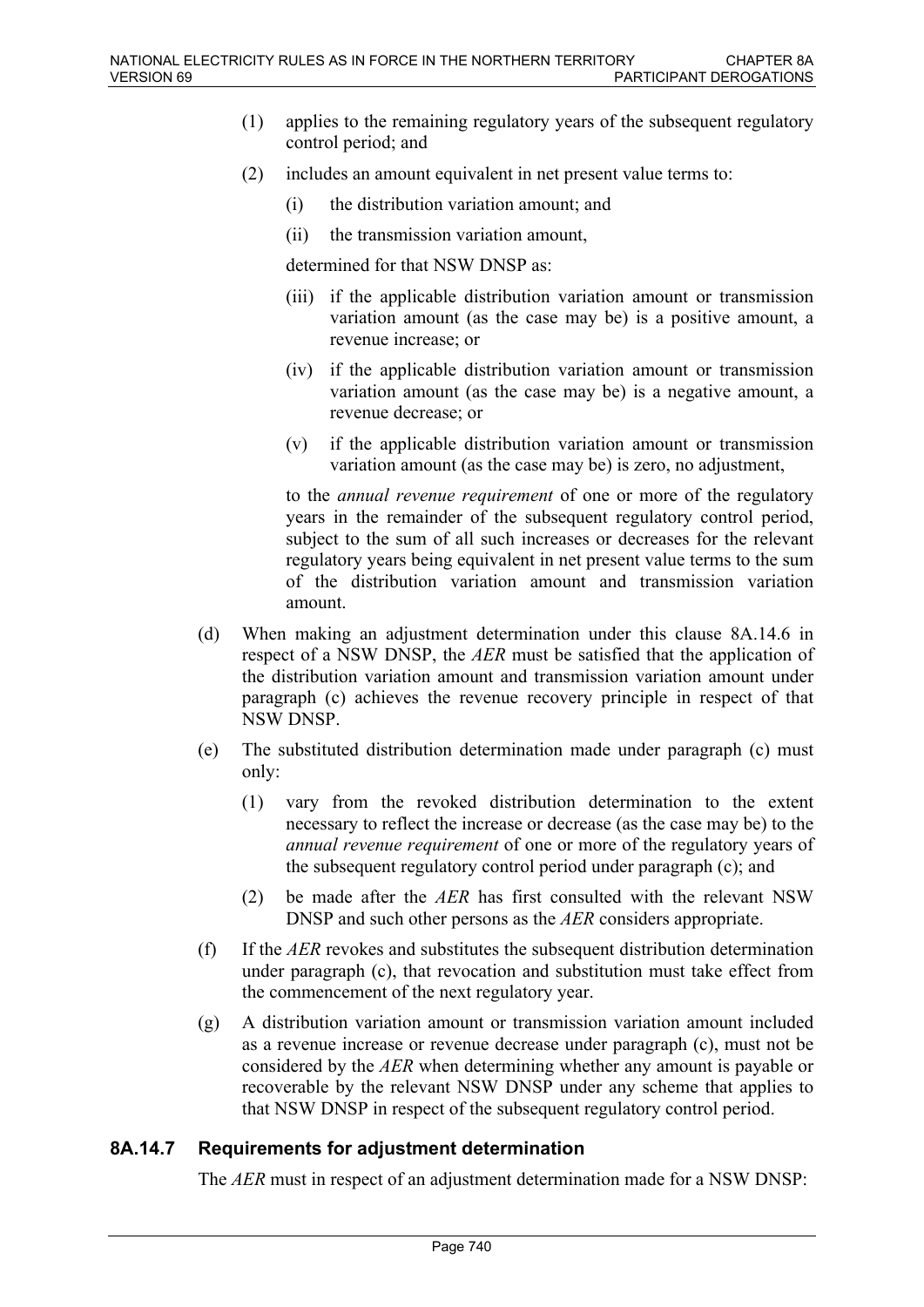- (a) make the adjustment determination after consulting with the relevant NSW DNSP and any other persons as the *AER* considers appropriate;
- (b) *publish* its adjustment determination at the time of publication of the remade 2015 determination; and
- (c) include in its adjustment determination, the reasons for the *AER's* determination of:
	- (1) if clause 8A.14.4 applies, the adjustment amount (including any adjustment made under clause  $8A.14.4(d)(1)(ii)$  or  $8A.14.4(d)(2)(ii)$ ) and subsequent adjustment amount or, where the *AER* has not determined an adjustment amount and subsequent adjustment amount, the reasons for that decision; or
	- (2) if clause 8A.14.5 or 8A.14.6 applies, the distribution variation amount and transmission variation amount.

### **8A.14.8 Application of Chapter 6 under participant derogation**

- (a) Except as otherwise specified in this rule 8A.14 or Chapter 11, Chapter 6 applies to:
	- (1) the remainder of the current regulatory control period; and
	- (2) the making of the subsequent distribution determination,

in respect of each NSW DNSP.

- (b) If clause 8A.14.4 applies in respect of a NSW DNSP, the reference to 'any applicable distribution determination' in clauses  $6.18.2(b)(7)$ ,  $6.18.2(b)(8)$ , 6.18.8(a)(1) and 6.18.8(c) will be taken to be the applicable distribution determination as supplemented by the requirements for the NSW DNSP's *pricing proposal* under clause 8A.14.4(d).
- (c) For the purposes of the application of clauses 8A.14.4, 8A.14.5 and 8A.14.6 (as applicable) in respect of a NSW DNSP, Chapter 6 and 6A are amended for the remainder of the current regulatory control period and the subsequent regulatory control period as follows:
	- (1) the requirement under the *Rules* for pricing for *direct control services* in a *pricing proposal* to comply with the *tariff structure statement*  does not apply to the extent necessary to allow for the submission of a *pricing proposal* by a NSW DNSP, and subsequent approval of such *pricing proposal* by the *AER*, in accordance with this *participant derogation*;
	- (2) if any variation in proposed tariffs occurs as a result of:
		- (i) the remade 2015 determination; or
		- (ii) the application of this *participant derogation*,

such variations will be taken to be explained by the relevant NSW DNSP for the purposes of clauses 6.18.2(b)(7A) and 6.18.8(a)(2);

(3) to the extent that a NSW DNSP's tariffs vary from tariffs which would result from complying with the pricing principles in clause 6.18.5(e) to (g) due to the application of this *participant derogation*, such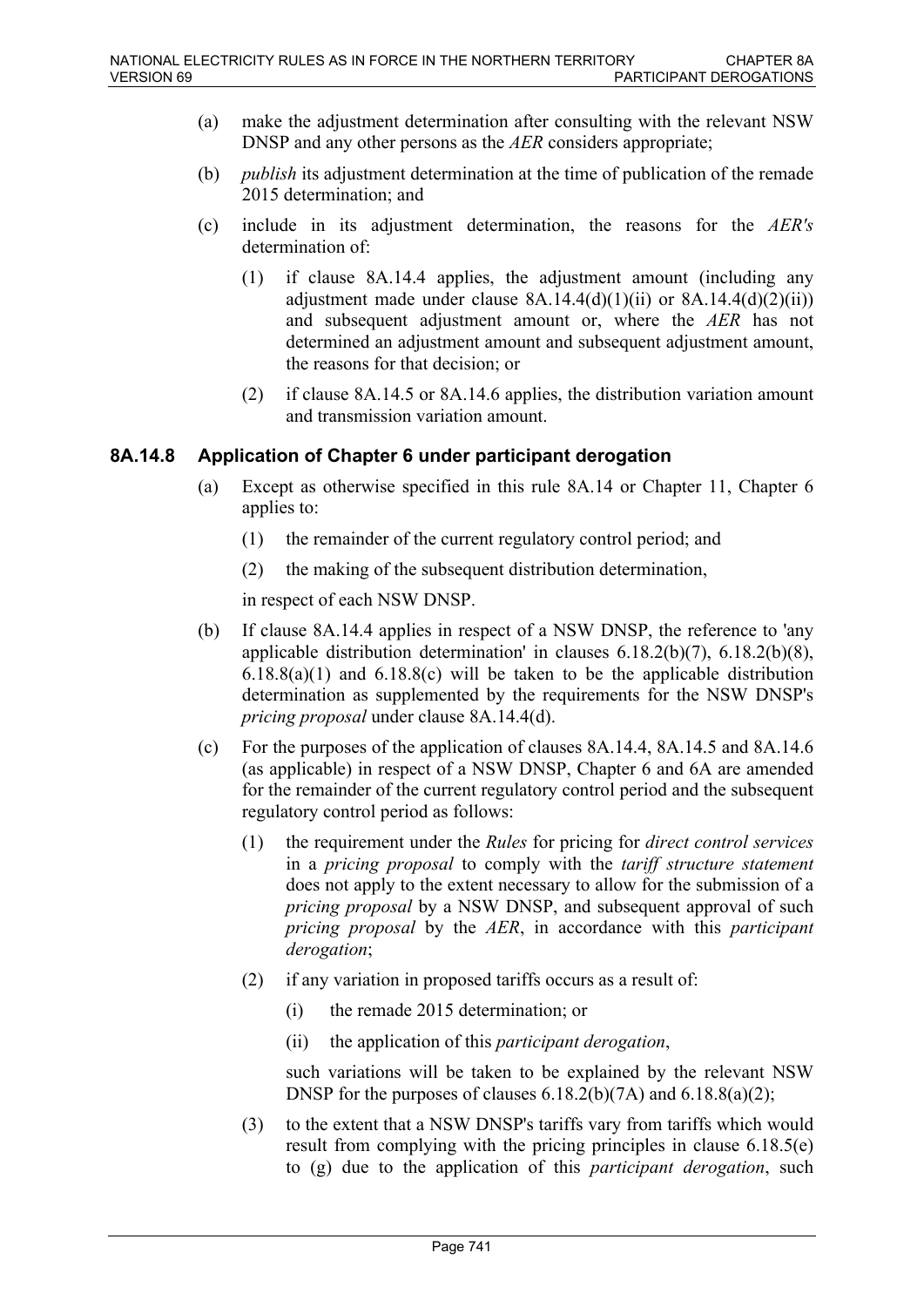variation is taken to be a variation from the pricing principles permitted under clause 6.18.5(c);

- (4) to the extent that a NSW DNSP's *tariff structure statement* varies from a *tariff structure statement* which would result from complying with the *pricing principles for direct control services* due to the application of this *participant derogation*, such variation is permitted under the *Rules*;
- (5) clause 6.18.6 does not apply to the extent that a NSW DNSP's tariffs vary from tariffs which would otherwise result from complying with clause 6.18.6, due to the application of this *participant derogation*;
- (6) if the *AER* amends a *pricing proposal* under clause 6.18.8(b)(2) or 6.18.8(c), then in addition to the requirements in clause 6.18.8(c1), the *AER* must also have regard to:
	- (i) any variation in proposed tariffs that result from the remade 2015 determination; and
	- (ii) any variation in proposed tariffs that result from the application of this *participant derogation*;
- (7) if clause 8A.14.6 applies, clause  $6.5.9(b)(2)$  does not apply to the extent necessary to include a revenue increase or revenue decrease (as the case may be) to the *annual revenue requirement* of one or more regulatory years for the subsequent regulatory control period for the relevant NSW DNSP under clause 8A.14.6(c);
- (8) if clause 8A.14.4 applies, the reference to 'the other revenue increments or decrements' in clauses  $6.4.3(a)(6)$  and  $6.4.3(b)(6)$  is taken to include such increments or decrements as adjusted to the extent necessary to take into account the application of the substituted total annual revenue amount under clause 8A.14.4(d); and
- (9) if clause 8A.14.5 or 8A.14.6 applies, clauses  $6A.23.3(e)(5)$ , (f) and (g) do not apply in respect of any transmission variation amount.

## **Part 15 Derogations granted to ActewAGL**

## **8A.15 Derogations from Chapter 6 for the current regulatory control period and subsequent regulatory control period**

## **8A.15.1 Definitions**

In this *participant derogation*, rule 8A.15:

**2015 determination** means the distribution determination for the current regulatory control period published by the *AER* on 30 April 2015 in respect of ActewAGL.

**ActewAGL** means ActewAGL Distribution, the joint venture between Icon Distribution Investments Limited ACN 073 025 224 and Jemena Networks (ACT) Pty Ltd ACN 008 552 663, which is registered by *AEMO* as a *Network Service Provider* in accordance with section 12(1) of the *NEL* and clause 2.5.1 of the *Rules* to own, control and operate the *distribution system* in the Australian Capital Territory, or any successor to its business.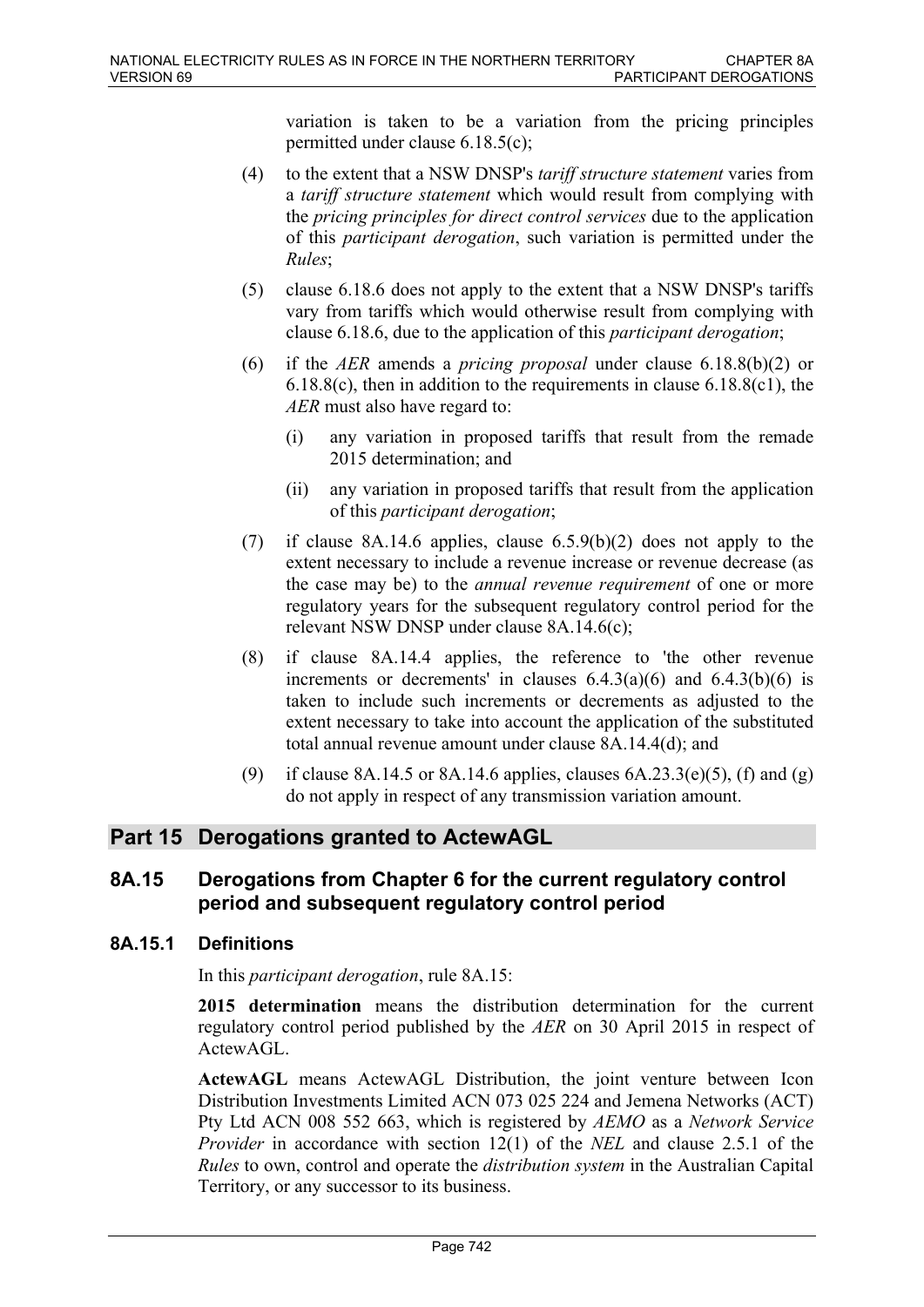**adjustment amount** means an amount that operates as if it were:

- (a) a revenue increase; or
- (b) a revenue decrease,

to the total revenue for distribution standard control services that may be earned by ActewAGL for the final regulatory year of the current regulatory control period in accordance with:

- (c) the formulae that give effect to the applicable control mechanism;
- (d) the applicable forecast demand (kWh); and
- (e) the applicable *annual revenue requirement*,

under the remade 2015 determination.

**adjustment determination** means the *AER's* determination:

- (a) if clause 8A.15.4 applies, of whether there is, and the relevant amounts of, an adjustment amount (including any adjustments made under clause  $8A.15.4(d)(1)(ii)$  and  $8A.15.4(d)(2)(ii)$  and a subsequent adjustment amount; or
- (b) if clause 8A.15.5 or 8A.15.6 applies, of the relevant amounts of the distribution variation amount, transmission variation amount and metering variation amount.

**current regulatory control period** means the period of five years that commenced on 1 July 2014 and ends on 30 June 2019, which includes ActewAGL's 'transitional regulatory control period' and 'subsequent regulatory control period' as those terms are defined in clause 11.55.1.

**distribution standard control services** means *standard control services* provided by ActewAGL other than *transmission standard control services*.

**distribution variation amount** means an amount equal to:

- (a) the sum of the total revenue for distribution standard control services for ActewAGL for each regulatory year of the current regulatory control period in accordance with:
	- (1) the formulae that give effect to the applicable control mechanism;
	- (2) the applicable forecast demand (kWh); and
	- (3) the applicable *annual revenue requirement*,

under the remade 2015 determination; minus

- (b) the sum of:
	- (1) the total revenue for distribution standard control services for ActewAGL for the first and second regulatory years of the current regulatory control period in accordance with:
		- (i) the formulae that give effect to the applicable control mechanism;
		- (ii) the applicable forecast demand (kWh); and
		- (iii) the applicable *annual revenue requirement*,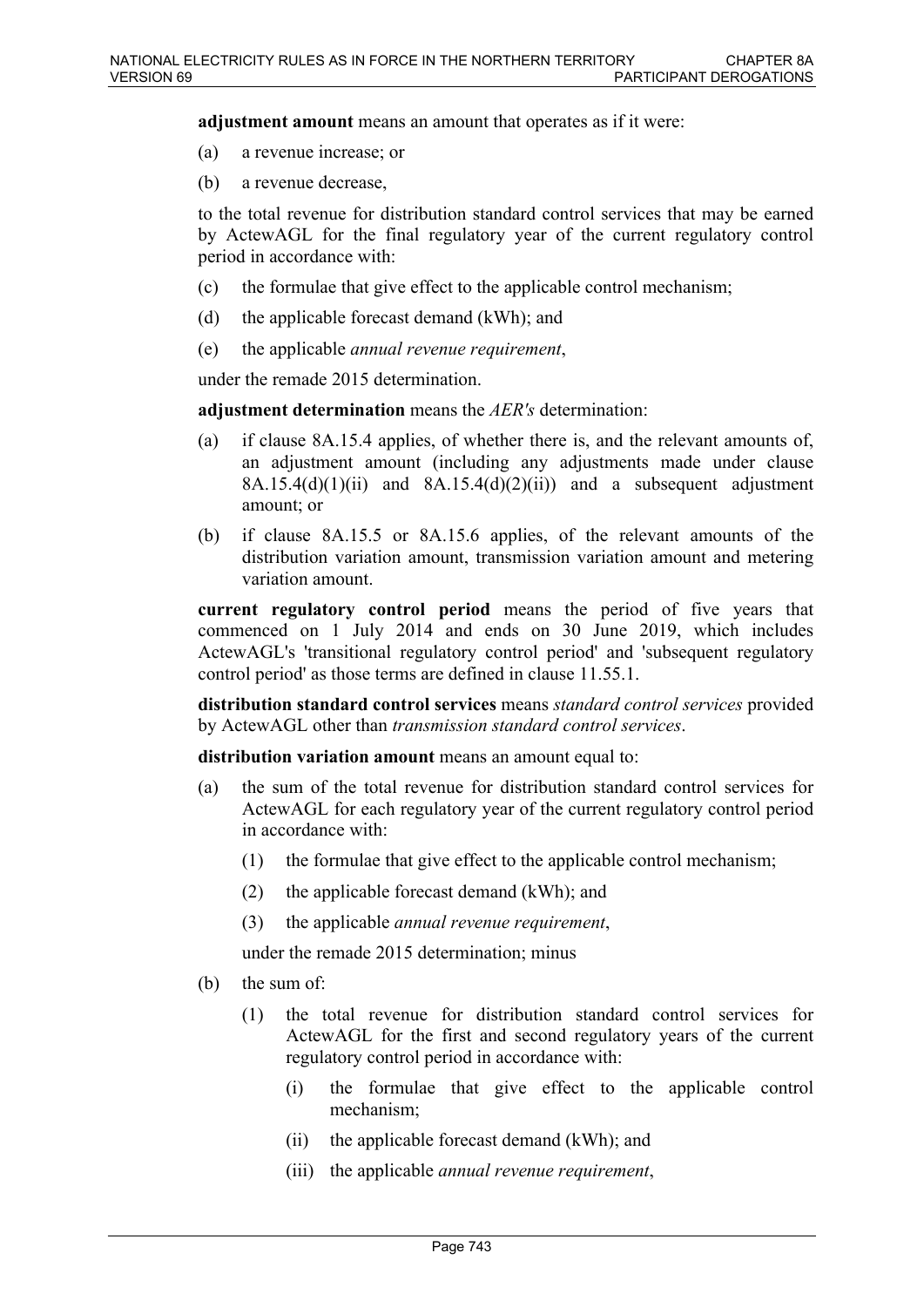under the 2015 determination; plus

(2) the total revenue for distribution standard control services for ActewAGL for the third, fourth and final regulatory years of the current regulatory control period under the undertakings that apply for those regulatory years,

provided that such amount includes any adjustments necessary for the *AER* to be satisfied that the amount achieves the revenue recovery principle under clause 8A.15.5(d) or 8A.15.6(d) (as the case may be).

**metering services** means type 5 and 6 metering services classified as *alternative control services* and in respect of which annual metering service charges are specified in the remade 2015 determination or 2015 determination (as the case may be).

**metering variation amount** means an amount equal to:

- (a) the sum of the total revenue for metering services for ActewAGL for each regulatory year of the current regulatory control period in accordance with:
	- (1) the formulae that give effect to the applicable control mechanism;
	- (2) the applicable forecast volume; and
	- (3) the applicable building block revenue requirement,

under the remade 2015 determination; minus

- (b) the sum of:
	- (1) the total revenue for metering services for ActewAGL for the first and second regulatory years of the current regulatory control period in accordance with:
		- (i) the formulae that give effect to the applicable control mechanism;
		- (ii) the applicable forecast volume; and
		- (iii) the applicable building block revenue requirement,

under the 2015 determination; plus

(2) the total revenue for metering services for ActewAGL for the third, fourth and final regulatory years of the current regulatory control period under the undertakings that apply for those regulatory years,

provided that such amount includes any adjustments necessary for the *AER* to be satisfied that the amount achieves the revenue recovery principle under clause 8A.15.5(d) or 8A.15.6(d) (as the case may be).

**NUOS charges** means charges comprising ActewAGL's prices for distribution standard control services, *designated pricing proposal charges* and *jurisdictional scheme amounts*.

**regulatory year** means each consecutive period of 12 calendar months in the current regulatory control period or subsequent regulatory control period (as the case may be) (the current regulatory control period and subsequent regulatory control period each being a **regulatory control period**), the first such 12 month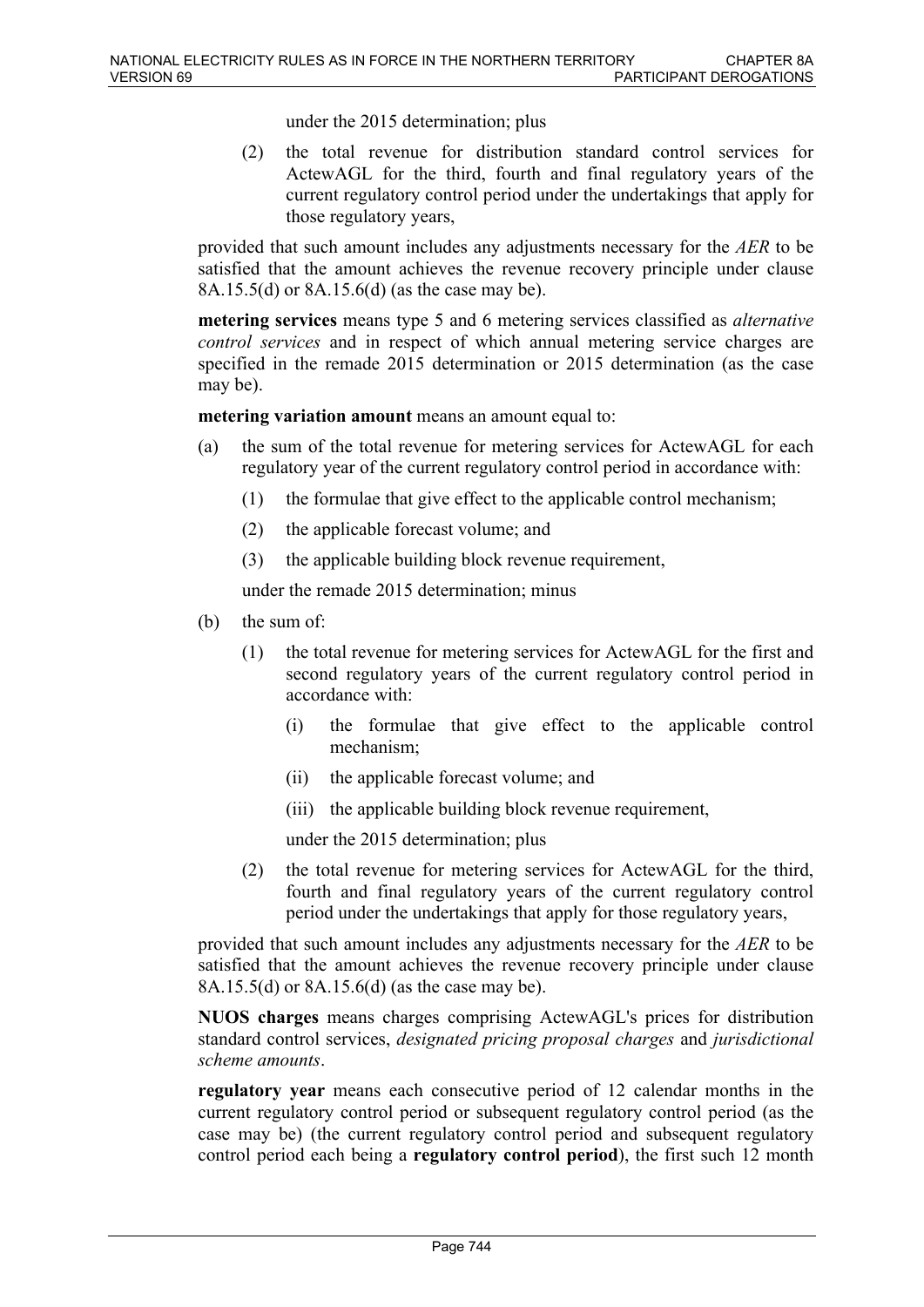period commencing at the beginning of the regulatory control period and the final 12 month period ending at the end of the regulatory control period.

**remade 2015 determination** means the 2015 determination as remade by the *AER* following the Tribunal's decision.

**revenue recovery principle** means the principle that ActewAGL must be given the ability to recover the same, but no more, revenue (in net present value equivalent terms) as it would have recovered if:

- (a) the remade 2015 determination had been in force from the commencement of the current regulatory control period; and
- (b) the formulae giving effect to the control mechanisms specified in the remade 2015 determination had been applied in each regulatory year of the current regulatory control period.

**scheme** means any applicable *efficiency benefit sharing scheme*, *capital expenditure sharing scheme*, *service target performance incentive scheme*, *demand management incentive scheme*, *demand management innovation allowance mechanism* and *small-scale incentive scheme*.

**subsequent adjustment amount** means an amount that:

- (a) is equivalent in net present value terms to the adjustment amount, incorporating any adjustments made under clause 8A.15.4(d)(1)(ii) or 8A.15.4(d)(2)(ii) (as the case may be); and
- (b) represents a revenue increase (where the adjustment amount is a negative amount) or a revenue decrease (where the adjustment amount is a positive amount) to ActewAGL's *annual revenue requirement* for the first regulatory year of the subsequent regulatory control period.

**subsequent distribution determination** means the distribution determination for ActewAGL that is made by the *AER* for the subsequent regulatory control period.

**subsequent regulatory control period** means the *regulatory control period* for ActewAGL that immediately follows the current regulatory control period.

**substituted total revenue amount** has the meaning given in clause 8A.15.4(d).

**total revenue** means the total revenue that ActewAGL is entitled to earn from the provision of distribution standard control services, *transmission standard control services* or metering services (as the case may be) for the relevant regulatory year.

**transmission variation amount** means an amount equal to:

- (a) the sum of the total revenue for *transmission standard control services* for ActewAGL for each regulatory year of the current regulatory control period in accordance with:
	- (1) the formulae that give effect to the applicable control mechanism; and
	- (2) the applicable *annual revenue requirement*,

under the remade 2015 determination; minus

(b) the sum of the total revenue for *transmission standard control services* for ActewAGL for each regulatory year of the current regulatory control period in accordance with: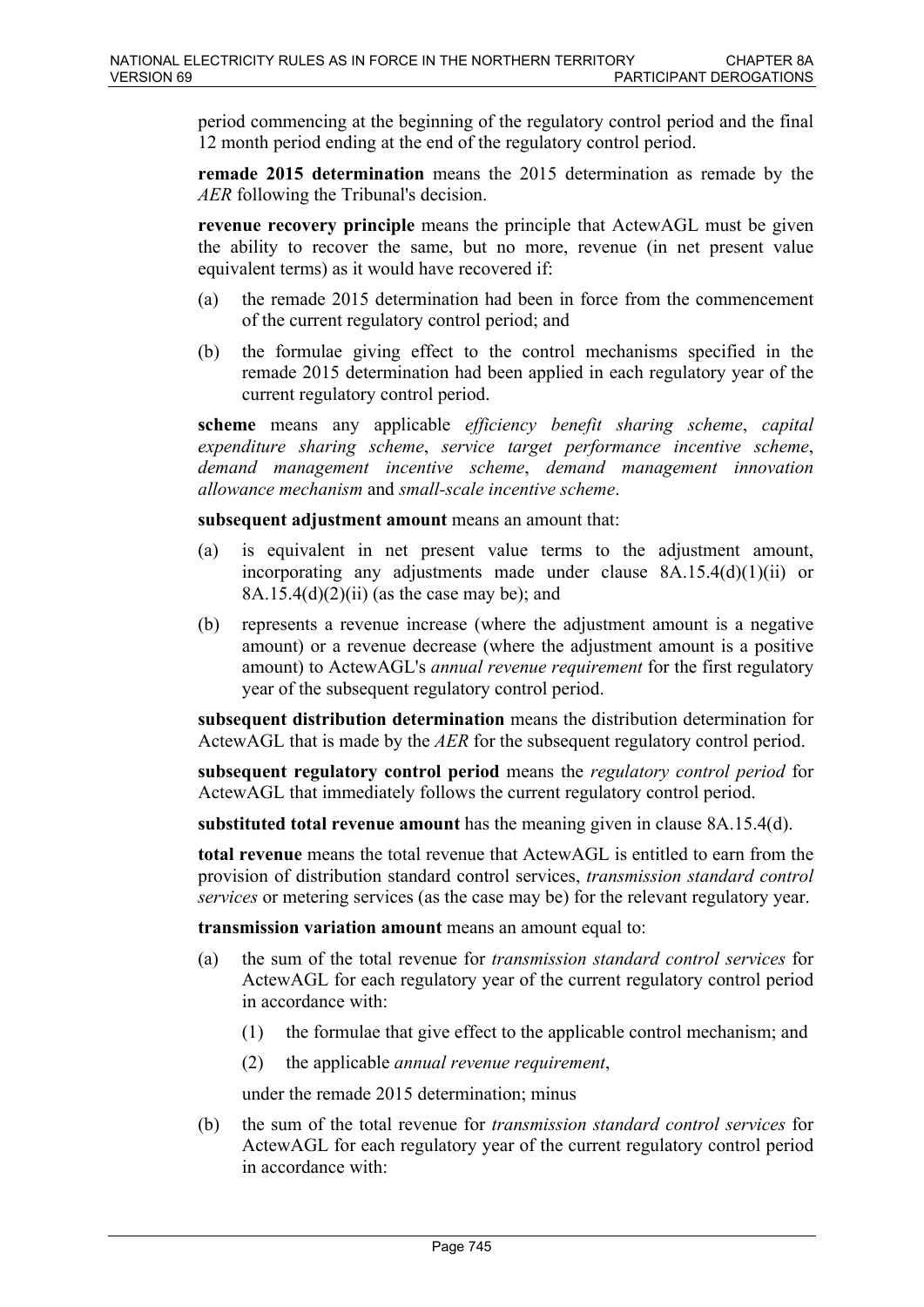- (1) the formulae that give effect to the applicable control mechanism; and
- (2) the applicable *annual revenue requirement*,

under the 2015 determination,

provided that such amount includes any adjustments necessary for the *AER* to be satisfied that the amount achieves the revenue recovery principle under clause 8A.15.5(d) or 8A.15.6(d) (as the case may be).

**Tribunal** means the Australian Competition Tribunal.

**Tribunal's decision** means the decision of the Tribunal in relation to the 2015 determination delivered on 26 February 2016 to remit the matter back to the *AER* pursuant to section 71P(2)(c) of the *National Electricity Law*, as varied as a consequence of the outcome of judicial review of that decision.

**undertaking** means an undertaking given to, and accepted by, the *AER* under section 59A of the *National Electricity Law* in respect of the revenue earned and/or prices charged by ActewAGL for the relevant regulatory year.

### **8A.15.2 Expiry date**

This *participant derogation* expires on the date that immediately follows the end of the subsequent regulatory control period.

### **8A.15.3 Application of Rule 8A.15**

- (a) This *participant derogation* prevails to the extent of any inconsistency with:
	- (1) any other provision of the *Rules*; and
	- (2) a remade 2015 determination.
- (b) Nothing in this *participant derogation* has the effect of:
	- (1) changing the application of the *Rules* to the making of a remade 2015 determination; or
	- (2) rendering a change, in whole or in part, to the terms of a distribution determination that applies in respect of the current regulatory control period.

### **8A.15.4 Recovery of revenue across the current regulatory control period and subsequent regulatory control period**

#### **General**

(a) This clause 8A.15.4 applies in respect of ActewAGL if a remade 2015 determination is made by the *AER* prior to 1 March 2018.

### **Adjustment determination**

- (b) The *AER* may determine at the time of making the remade 2015 determination for ActewAGL:
	- (1) an adjustment amount; and
	- (2) a subsequent adjustment amount,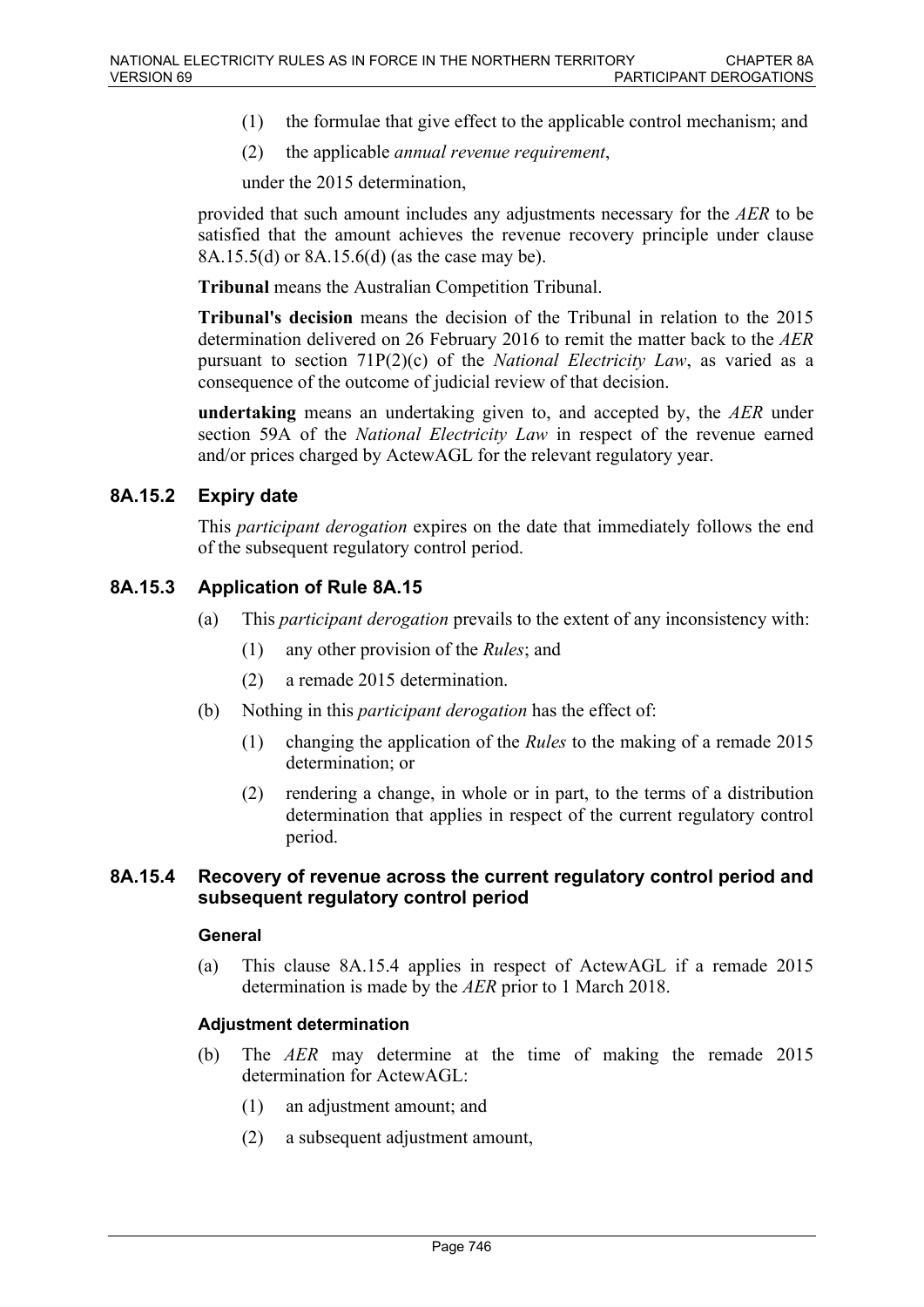if the *AER* is satisfied that the application of the adjustment amount and subsequent adjustment amount under paragraphs (d) and (e), respectively, would:

- (3) be reasonably likely to minimise variations in NUOS charges:
	- (i) between the fourth and final regulatory years of the current regulatory control period; and
	- (ii) between the final regulatory year of the current regulatory control period and the first regulatory year of the subsequent regulatory control period,

for ActewAGL; and

(4) achieve the revenue recovery principle in respect of ActewAGL.

#### **Note:**

When determining the adjustment amount and subsequent adjustment amount, the *AER*  must also take into account the *national electricity objective* and may take into account the revenue and pricing principles: see *NEL*, s.16(1)(a) and (2)(b).

(c) Paragraphs (d) and (e) do not apply in respect of ActewAGL if the *AER* has not determined an adjustment amount and subsequent adjustment amount under paragraph (b).

### **Recovery in current regulatory control period**

- (d) A *pricing proposal* submitted by ActewAGL, and approved by the *AER*, for the final regulatory year of the current regulatory control period must, in respect of revenue for distribution standard control services, only provide for the recovery of:
	- (1) where the applicable adjustment amount operates as if it were a revenue increase:
		- (i) ActewAGL's total revenue for distribution standard control services in accordance with the formulae that give effect to the applicable control mechanism, the applicable forecast demand (kWh) and the applicable *annual revenue requirement*, under the remade 2015 determination; plus
		- (ii) the adjustment amount, incorporating any adjustments that the *AER* considers necessary to achieve the revenue recovery principle in accordance with subparagraph (b)(4); or
	- (2) where the applicable adjustment amount operates as if it were a revenue decrease:
		- (i) ActewAGL's total revenue for distribution standard control services in accordance with the formulae that give effect to the applicable control mechanism, the applicable forecast demand (kWh) and the applicable *annual revenue requirement*, under the remade 2015 determination; minus
		- (ii) the adjustment amount, incorporating any adjustments that the *AER* considers necessary to achieve the revenue recovery principle in accordance with subparagraph (b)(4),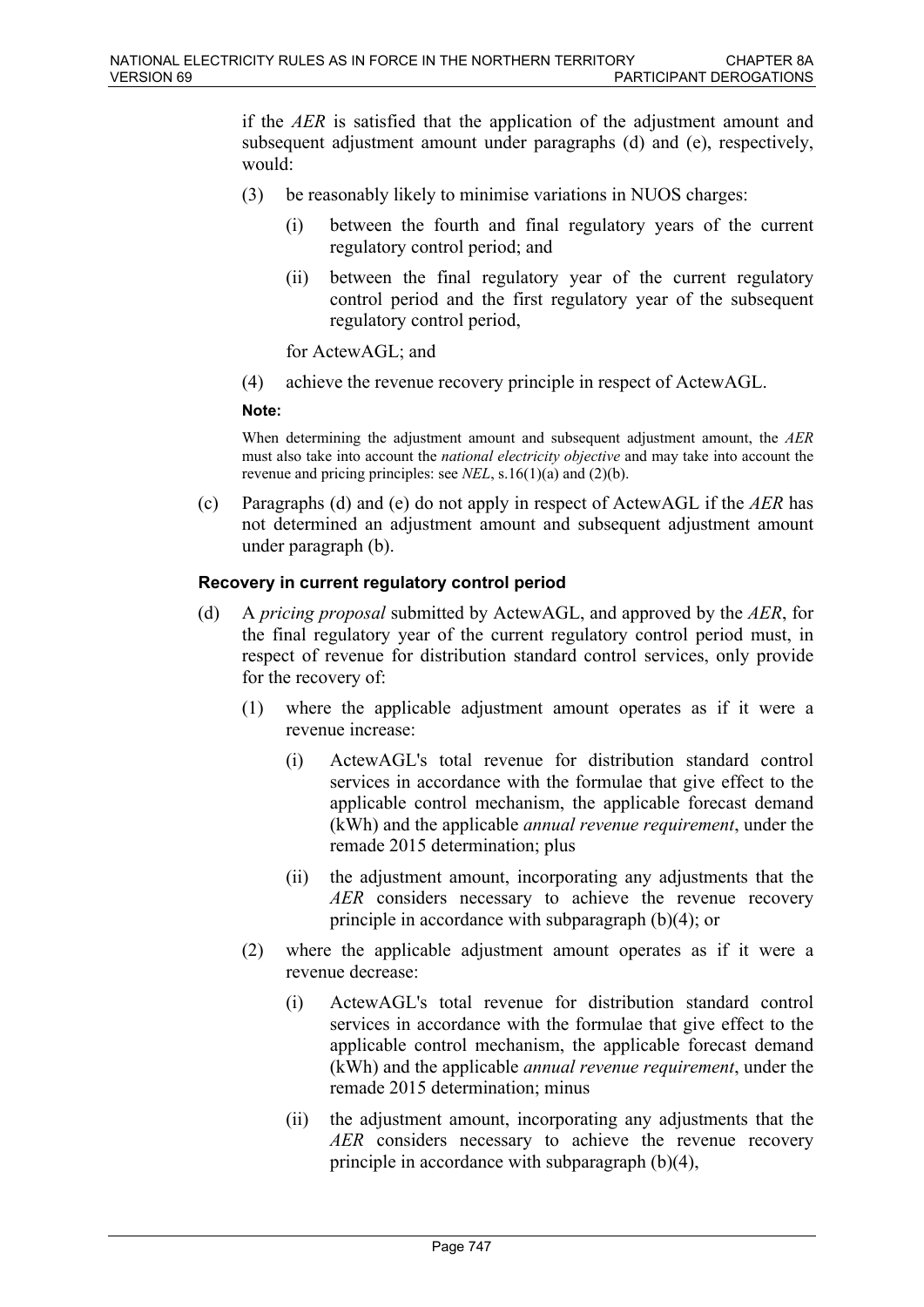(such amount being the **substituted total revenue amount**).

#### **Recovery in subsequent regulatory control period**

- (e) The *AER* must include the subsequent adjustment amount determined under paragraph (b) as:
	- (1) if subparagraph (d)(1) applies, a revenue decrease; or
	- (2) if subparagraph  $(d)(2)$  applies, a revenue increase,

to ActewAGL's *annual revenue requirement* determined under rule 6.4 for the first regulatory year of the subsequent regulatory control period.

(f) Any subsequent adjustment amount included as a revenue increase or revenue decrease under paragraph (e) must not be considered by the *AER* when determining whether any amount is payable or recoverable by ActewAGL under any scheme that applies to it in respect of the subsequent regulatory control period.

### **8A.15.5 Recovery of revenue in subsequent regulatory control period only and no reopening of subsequent distribution determination required**

### **General**

(a) This clause 8A.15.5 applies in respect of ActewAGL if a remade 2015 determination is made by the *AER* on or after 1 March 2018, but prior to 1 May 2019.

#### **Adjustment determination**

- (b) If paragraph (a) applies, the *AER* must determine at the time of making the remade 2015 determination:
	- (1) the distribution variation amount;
	- (2) the transmission variation amount; and
	- (3) the metering variation amount,

for ActewAGL.

### **Recovery in subsequent regulatory control period**

- (c) The *AER* must include an amount equivalent in net present value terms to:
	- (1) the distribution variation amount;
	- (2) the transmission variation amount; and
	- (3) the metering variation amount,

determined under paragraph (b) as:

- (4) if the applicable distribution variation amount, transmission variation amount or metering variation amount (as the case may be) is a positive amount, a revenue increase; or
- (5) if the applicable distribution variation amount, transmission variation amount or metering variation amount (as the case may be) is a negative amount, a revenue decrease; or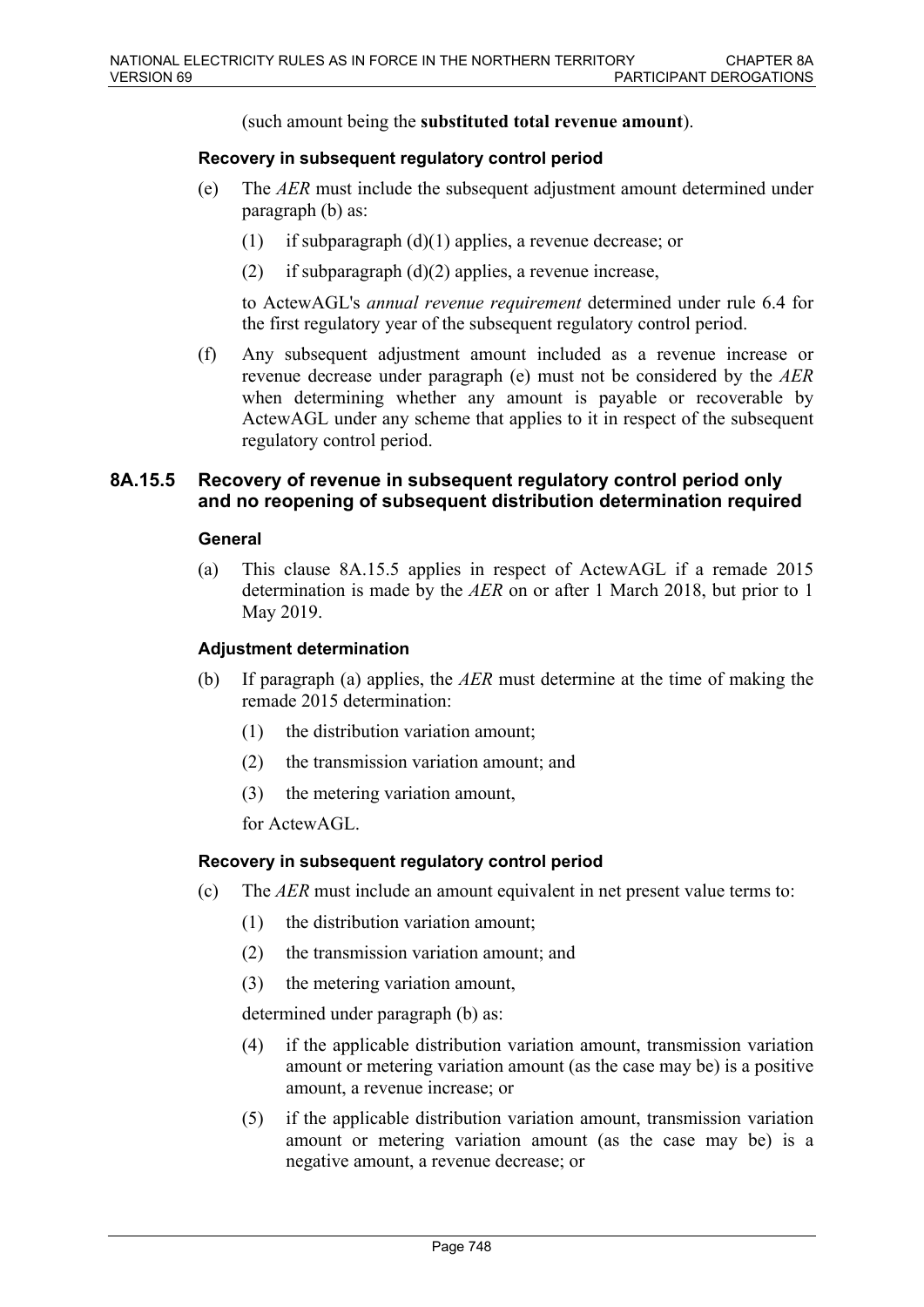(6) if the applicable distribution variation amount, transmission variation amount or metering variation amount (as the case may be) is zero, no adjustment.

to ActewAGL's:

- (7) in the case of the distribution variation amount and transmission variation amount, *annual revenue requirement* determined under rule 6.4; and
- (8) in the case of the metering variation amount, applicable building block revenue requirement,

for the first regulatory year of the subsequent regulatory control period.

- (d) When making an adjustment determination under this clause 8A.15.5, the *AER* must be satisfied that the application of the distribution variation amount, transmission variation amount and metering variation amount under paragraph (c) achieves the revenue recovery principle in respect of ActewAGL.
- (e) A distribution variation amount, transmission variation amount or metering variation amount included as a revenue increase or revenue decrease under paragraph (c), must not be considered by the *AER* when determining whether any amount is payable or recoverable by ActewAGL under any scheme that applies to it in respect of the subsequent regulatory control period.

### **8A.15.6 Recovery of revenue in subsequent regulatory control period only and reopening of distribution determination is required**

### **General**

(a) This clause 8A.15.6 applies in respect of ActewAGL if a remade 2015 determination is made by the *AER* on or after 1 May 2019, but prior to 1 December of the fourth last regulatory year of the subsequent regulatory control period.

### **Adjustment determination**

- (b) If paragraph (a) applies, the *AER* must determine at the time of making the remade 2015 determination:
	- (1) the distribution variation amount;
	- (2) the transmission variation amount; and
	- (3) the metering variation amount,

for ActewAGL.

### **Recovery in subsequent regulatory control period**

- (c) If paragraph (a) applies, the *AER* must revoke ActewAGL's subsequent distribution determination and make a new distribution determination in substitution for that revoked determination, that:
	- (1) applies to the remaining regulatory years of the subsequent regulatory control period; and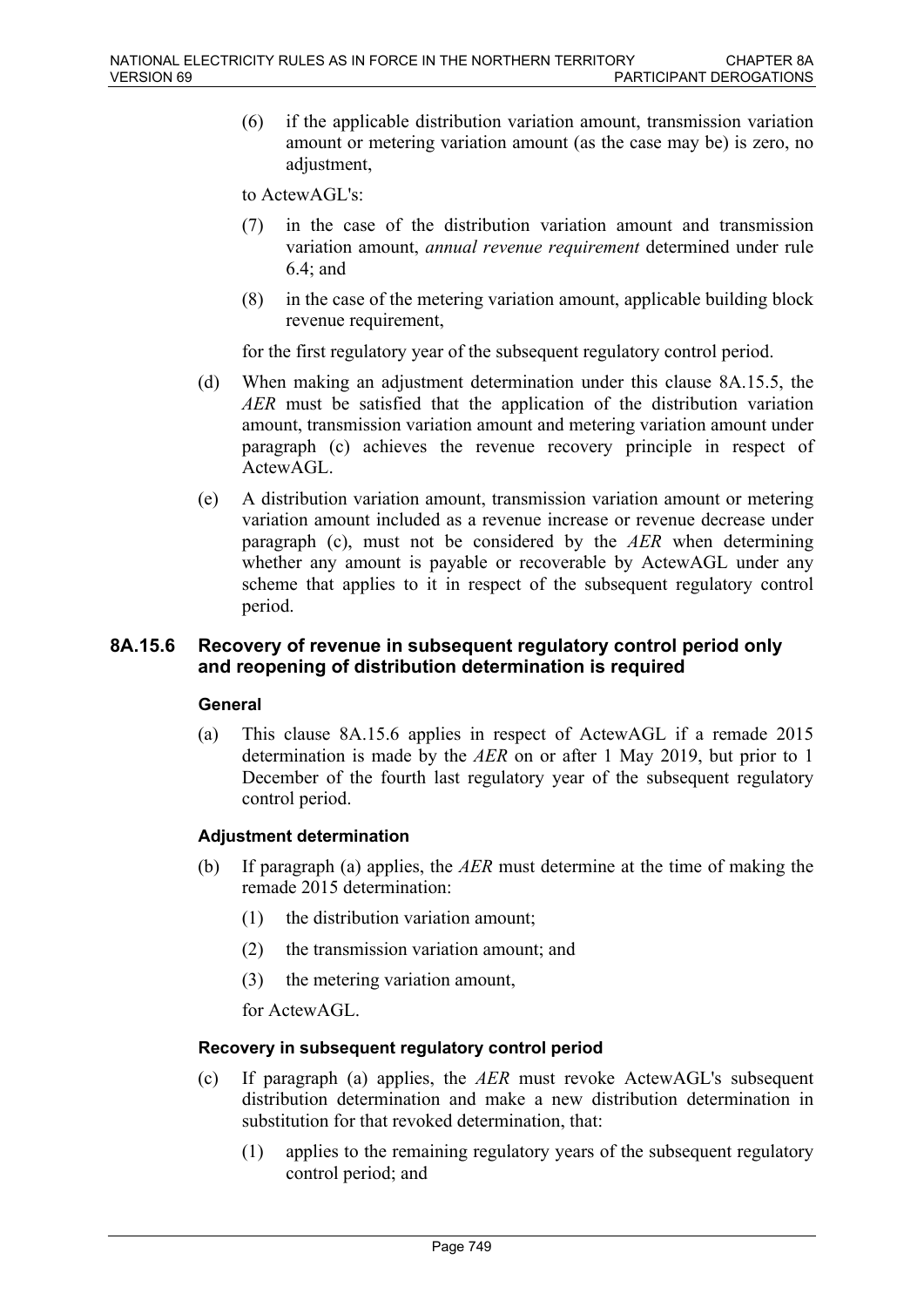- (2) includes an amount equivalent in net present value terms to:
	- (i) the transmission variation amount;
	- (ii) the distribution variation amount; and
	- (iii) the metering variation amount,

determined for ActewAGL as:

- (iv) if the applicable distribution variation amount, transmission variation amount or metering variation amount (as the case may be) is a positive amount, a revenue increase; or
- (v) if the applicable distribution variation amount, transmission variation amount or metering variation amount (as the case may be) is a negative amount, a revenue decrease; or
- (vi) if the applicable distribution variation amount, transmission variation amount or metering variation amount (as the case may be) is zero, no adjustment,

to:

- (vii) in the case of the distribution variation amount and transmission variation amount, the *annual revenue requirement* of one or more of the regulatory years in the remainder of ActewAGL's subsequent regulatory control period, subject to the sum of all such increases or decreases for the relevant regulatory years being equivalent in net present value terms to the sum of the distribution variation amount and transmission variation amount; and
- (viii) in the case of the metering variation amount, the applicable building block revenue requirement of one or more of the regulatory years in the remainder of ActewAGL's subsequent regulatory control period, subject to the sum of all such increases or decreases for the relevant regulatory years being equivalent in net present value terms to the metering variation amount.
- (d) When making an adjustment determination under this clause 8A.15.6, the *AER* must be satisfied that the application of the distribution variation amount, transmission variation amount and metering variation amount under paragraph (c) achieves the revenue recovery principle in respect of ActewAGL.
- (e) The substituted distribution determination made under paragraph (c) must only:
	- (1) vary from the revoked distribution determination to the extent necessary to reflect the increase or decrease (as the case may be) to:
		- (i) in the case of the distribution variation amount and transmission variation amount, the *annual revenue requirement*; and
		- (ii) in the case of the metering variation amount, the applicable building block revenue requirement,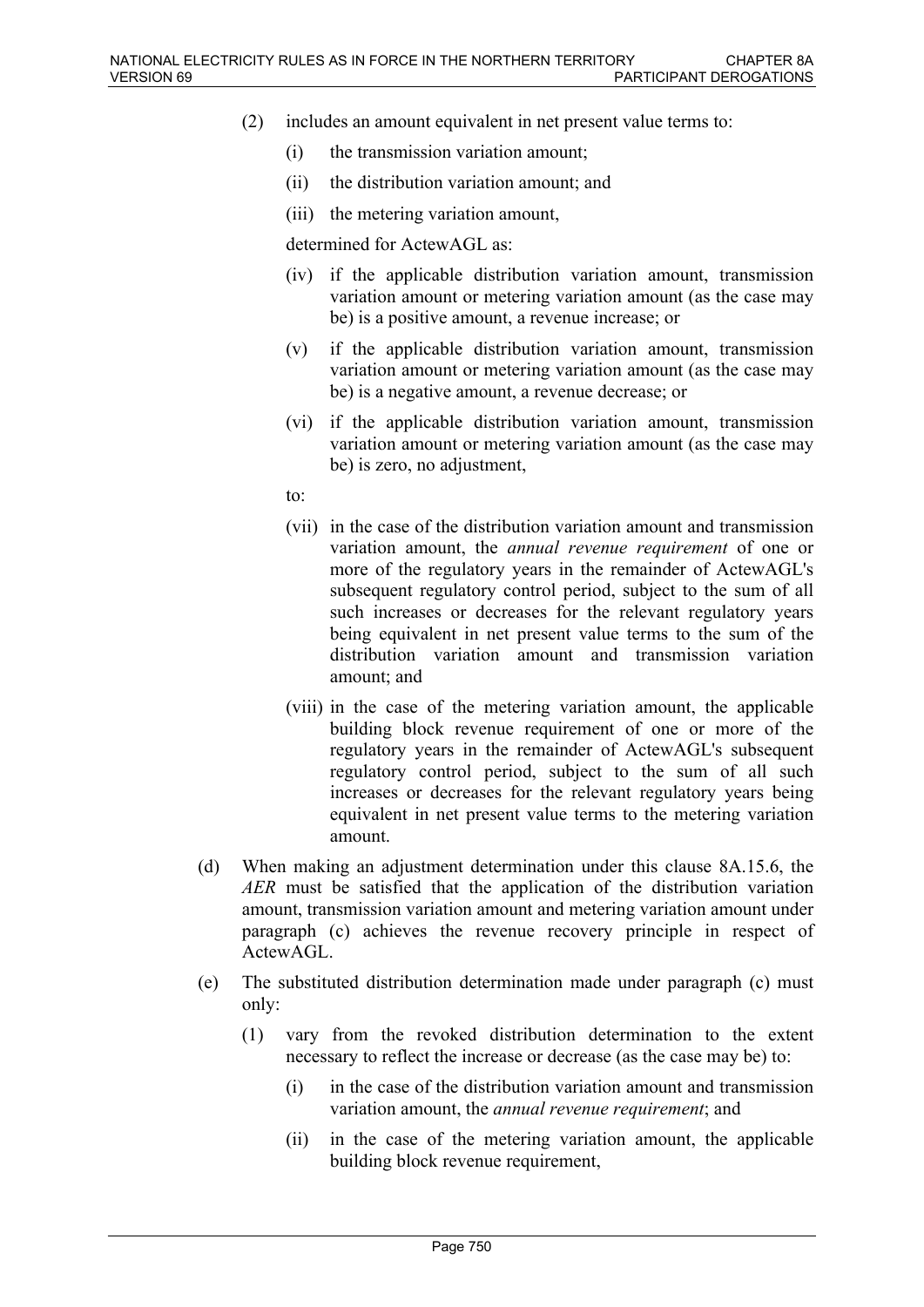of one or more of the regulatory years of the subsequent regulatory control period under paragraph (c); and

- (2) be made after the *AER* has first consulted with ActewAGL and such other persons as the *AER* considers appropriate.
- (f) If the *AER* revokes and substitutes the subsequent distribution determination under paragraph (c), that revocation and substitution must take effect from the commencement of the next regulatory year.
- (g) A distribution variation amount, transmission variation amount and metering variation amount included as a revenue increase or revenue decrease under paragraph (c), must not be considered by the *AER* when determining whether any amount is payable or recoverable by ActewAGL under any scheme that applies to it in respect of the subsequent regulatory control period.

### **8A.15.7 Requirements for adjustment determination**

The *AER* must in respect of an adjustment determination made for ActewAGL:

- (a) make the adjustment determination after consulting with ActewAGL and any other persons as the *AER* considers appropriate;
- (b) *publish* its adjustment determination at the time of publication of the remade 2015 determination; and
- (c) include in its adjustment determination, the reasons for the *AER's* determination of:
	- (1) if clause 8A.15.4 applies, the adjustment amount (including any adjustments made under clause  $8A.15.4(d)(1)(ii)$  or  $8A.15.4(d)(2)(ii)$ ) and subsequent adjustment amount or, where the *AER* has not determined an adjustment amount and subsequent adjustment amount, the reasons for that decision; or
	- (2) if clause 8A.15.5 or 8A.15.6 applies, the distribution variation amount, transmission variation amount and metering variation amount.

### **8A.15.8 Application of Chapter 6 under participant derogation**

- (a) Except as otherwise specified in this rule 8A.15 or Chapter 11, Chapter 6 applies to:
	- (1) the remainder of the current regulatory control period; and
	- (2) the making of the subsequent distribution determination,

in respect of ActewAGL.

- (b) If clause 8A.15.4 applies, the reference to 'any applicable distribution determination' in clauses  $6.18.2(b)(7)$ ,  $6.18.2(b)(8)$ ,  $6.18.8(a)(1)$  and 6.18.8(c) will be taken to be the applicable distribution determination as supplemented by the requirements for ActewAGL's *pricing proposal* under clause 8A.15.4(d).
- (c) For the purposes of the application of clauses 8A.15.4, 8A.15.5 and 8A.15.6 (as applicable) in respect of ActewAGL, Chapter 6 and 6A are amended for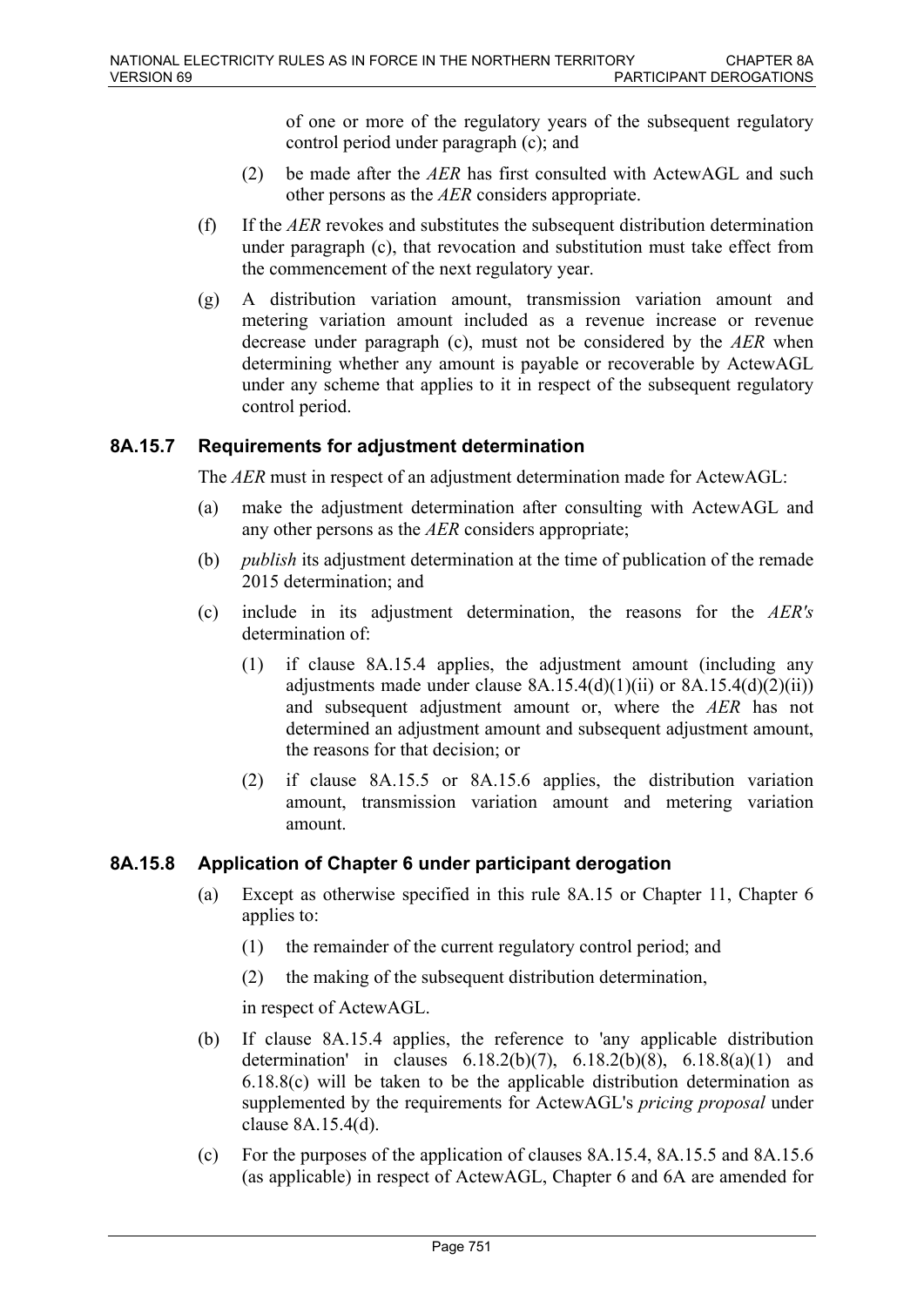the remainder of the current regulatory control period and the subsequent regulatory control period as follows:

- (1) the requirement under the *Rules* for pricing for *direct control services* in a *pricing proposal* to comply with the *tariff structure statement* does not apply to the extent necessary to allow for the submission of a *pricing proposal* by ActewAGL, and subsequent approval of such *pricing proposal* by the *AER*, in accordance with this *participant derogation*;
- (2) if any variation in proposed tariffs occurs as a result of:
	- (i) the remade 2015 determination; or
	- (ii) application of this *participant derogation*,

such variations will be taken to be explained by ActewAGL for the purposes of clauses  $6.18.2(b)(7A)$  and  $6.18.8(a)(2)$ ;

- (3) to the extent that ActewAGL's tariffs vary from tariffs which would result from complying with the pricing principles in clause 6.18.5(e) to (g) due to the application of this *participant derogation*, such variation is taken to be a variation from the pricing principles permitted under clause 6.18.5(c);
- (4) to the extent that ActewAGL's *tariff structure statement* varies from a *tariff structure statement* which would result from complying with the *pricing principles for direct control services* due to the application of this *participant derogation*, such variation is permitted under the *Rules*;
- (5) clause 6.18.6 does not apply to the extent that ActewAGL's tariffs vary from tariffs which would otherwise result from complying with clause 6.18.6, due to the application of this *participant derogation*;
- (6) if the *AER* amends a *pricing proposal* under clause 6.18.8(b)(2) or 6.18.8(c), then in addition to the requirements in clause 6.18.8(c1), the *AER* must also have regard to:
	- (i) any variation in proposed tariffs that result from the remade 2015 determination; and
	- (ii) any variation in proposed tariffs that result from the application of this *participant derogation*;
- (7) if clause 8A.15.6 applies, clause 6.5.9(b)(2) does not apply to the extent necessary to include a revenue increase or revenue decrease (as the case may be) to the *annual revenue requirement* or other building block revenue requirement of one or more regulatory years for the subsequent regulatory control period for ActewAGL under clause 8A.15.6(c);
- (8) if clause 8A.15.4 applies, the reference to 'the other revenue increments or decrements' in clauses  $6.4.3(a)(6)$  and  $6.4.3(b)(6)$  is taken to include such increments or decrements as adjusted to the extent necessary to take into account the application of the substituted total revenue amount under clause 8A.15.4(d); and